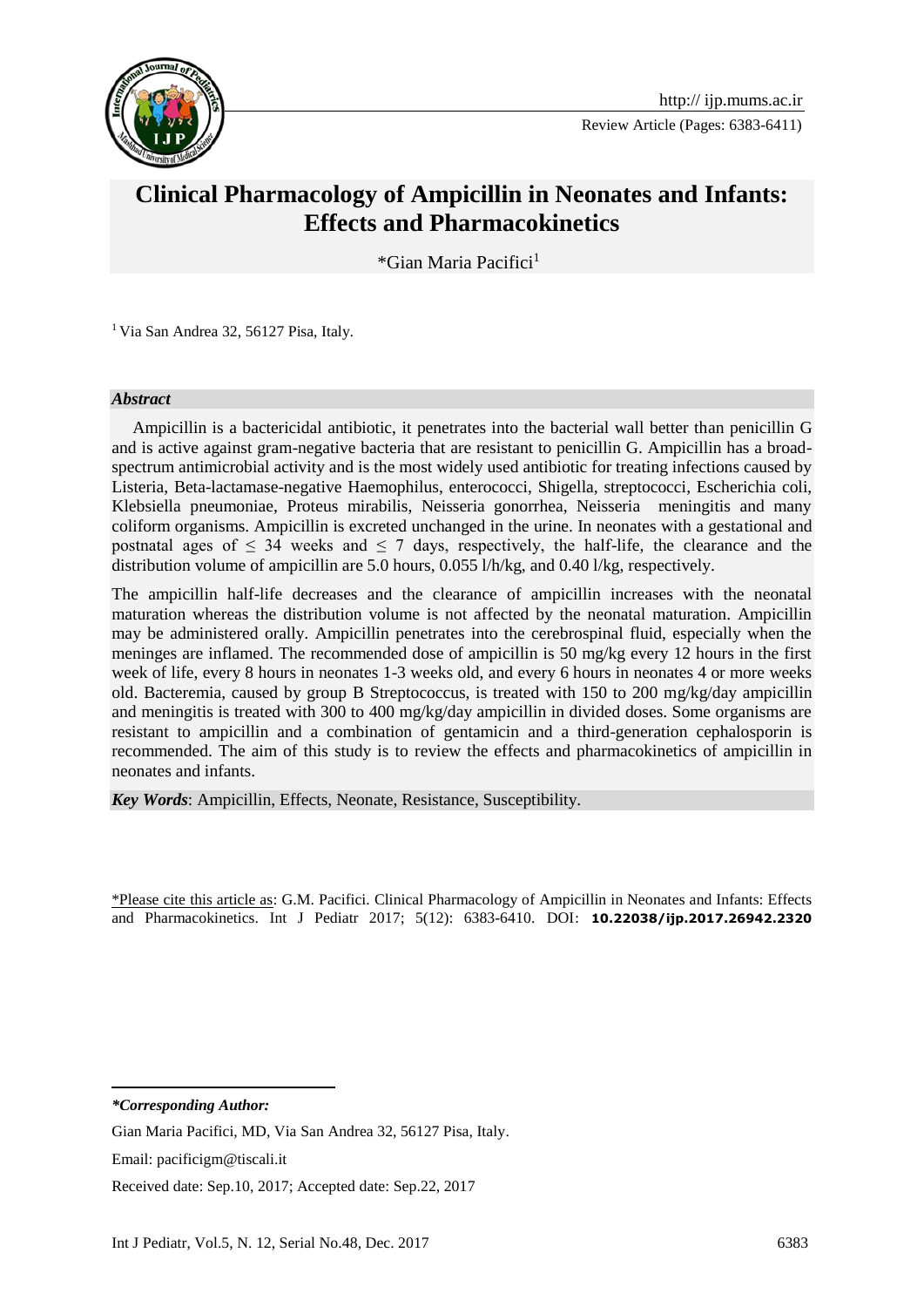#### **1-INTRODUCTION**

 Ampicillin is a bactericidal antibiotic belonging to the family of penicillins. Ampicillin, like all penicillins, kills susceptible bacteria by interfering with the biosynthesis of the bacterial wall, eventually lysing the bacteria by autolysis. Ampicillin penetrates into the bacterial wall better than penicillin G, enabling it to kill many gram-negative bacilli. Ampicillin is unique in that it is active against some gram-negative bacilli that are resistant to penicillin G. Organisms that are susceptible to penicillin G also are susceptible to ampicillin (1). Ampicillin has a broad-spectrum antimicrobial activity and is the most widely used antibiotic for treating infections caused by Listeria, beta (β)-lactamase-negative Haemophilus influenzae, enterococci, Shigella, streptococci, Escherichia coli, Klebsiella pneumoniae, Proteus mirabilis, Neisseria gonorrhea, Neisseria meningitis, and many coliform organisms (2).

Ampicillin has frequently been used prophylactically to reduce the risk of infection after abdominal surgery including caesarean delivery (2). Ampicillin is especially useful in treating acute and uncomplicated urinary tract infections caused by Escherichia coli and/or Proteus species. Haemophilus influenzae meningitis can be treated with ampicillin if the organisms do not produce β-lactamase. Peak concentrations in the cerebrospinal fluid is achieved 2 to 7 hours after a 40 to 70 mg/kg intravenous dose in infants with meningitis. The mean cerebrospinal fluid concentrations at 2 and 6 hours were 13.6 and 15.2 µg/ml, respectively, and represented 11.6% and 15.5% of the corresponding serum concentration. Serious infections caused by Pseudomonas usually require the synergistic effects of ampicillin plus an aminoglycoside (2). The distribution of a drug in the body is affected largely by organ and tissue blood flow, pH,

intracellular and extracellular fluid volumes and their ratio, the lipophilic feature of the drug, ionization, protein binding, and membrane permeability (3). Because of the maturation of hepatic and renal functions in the first month of life, pharmacokinetic parameters of drugs are continuously changing, dependent not only on postnatal age, but also on gestational age. The increased Cmax (Maximum Concentration observed), of ampicillin observed in premature infants appears to be primarily due to decreased clearance of this drug. Renal excretion of drugs consists of glomerular filtration, active tubular secretion, and reabsorption from the tubular lumen to tubular cells. Many antibacterial drugs are excreted by the renal route as unchanged compounds such as ampicillin. In neonates, the renal functions: renal blood flow, glomerular filtration rate, concentration ability, acid excretion ability, and maximal glucose reabsorption amount are low. Therefore, the excretion of drugs excreted via the kidneys as an unchanged compound, is delayed. The glomerular filtration rate is 25 ml/min per  $1.73$  m<sup>2</sup> at 24 hours in normal full-term neonate, which doubles or trebles at the age of 1-13 weeks (4-6).

It increases gradually in 12-24 months, and reaches the level for adults at the age of 3 years. Therefore, the dose and dosing intervals should be considered fully when a drug excreted predominantly via the kidney is administered. Antibacterial drugs, such as ampicillin, are bound to plasma protein, and when the binding sites are saturated, the amount of those unbound will increase. The binding is reversible. and a balance between the bound and free drugs is always kept. Protein-bound drugs are ineffective, and only free drugs are transferred into tissues to exert their antibacterial activities. Ampicillin is stable in acid and is well absorbed after oral administration (7). Peak concentrations of ampicillin after oral administration are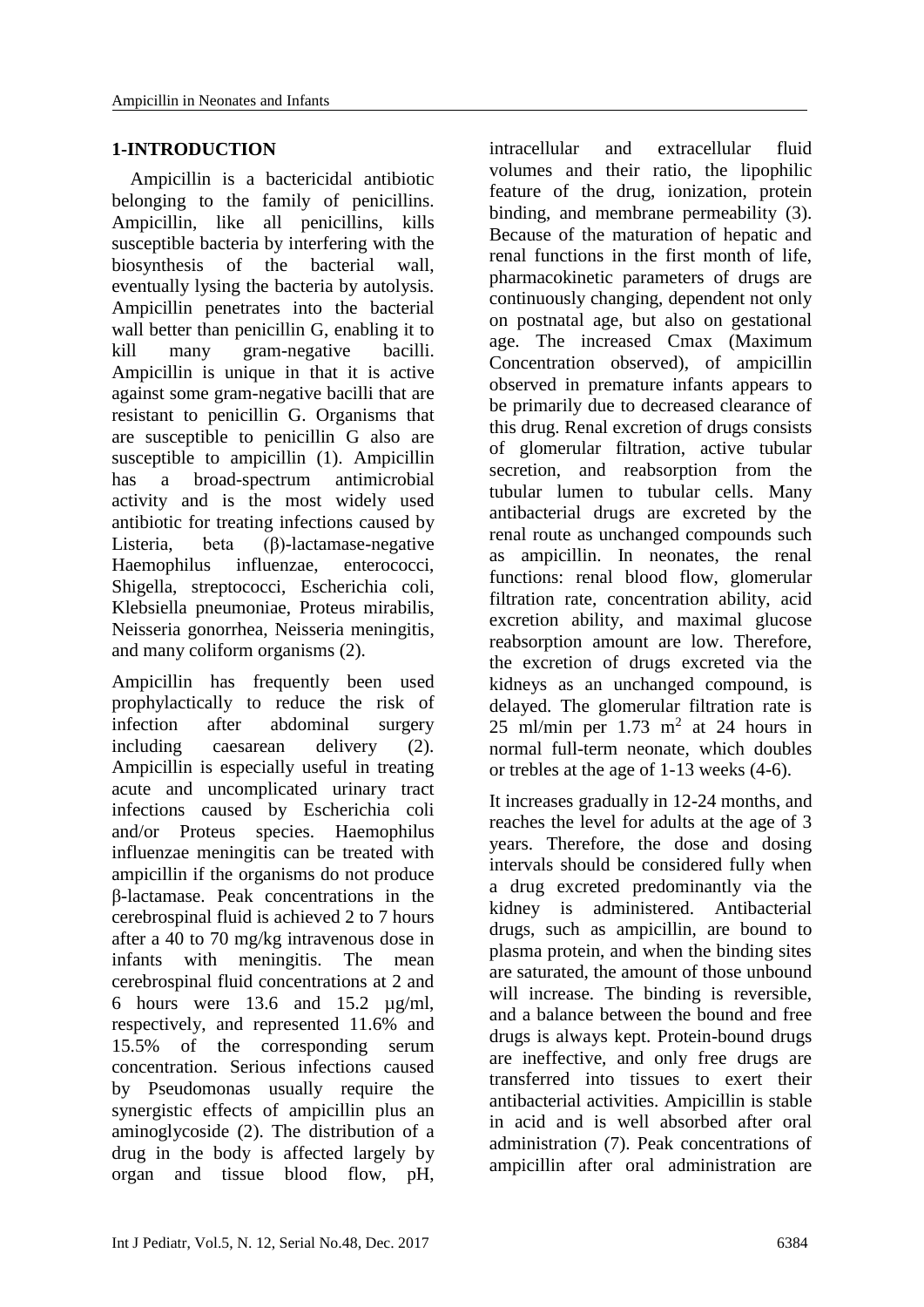variable, delayed until 4 hours after the dose, and are 2- to 8-fold lower than peak concentrations achieved after equivalent intramuscular dose. Oral ampicillin medication can alter the normal flora of the bowel, causing diarrhea, and the reduction of absorption and bioavailability of ampicillin. The serum half-life of ampicillin in term infants younger than 7 days is approximately 4 hours (8). The penetration of ampicillin in the cerebrospinal fluid is moderately good particularly when the meninges are inflamed (2). Ampicillin is often used to treat meningitis caused by susceptible bacteria. Very large doses of ampicillin may result in central nervous system excitation or seizure activity. Moderate prolongation of bleeding times (by approximately 60 seconds) may occur after repeated doses. Hypersensitivity reactions (maculopapular rash, urticarial rash, or fever) are rare in neonates (8). The following drugs are incompatible with ampicillin therapy: amikacin, amiodarone, dopamine, epinephrine, erythromycin, lactobionate, fluconazole, gentamicin, hydralazine, metoclopramide, midazolam, nicardipine, sodium bicarbonate, and tobramycin (8).

## **2- MATERIALS AND METHODS**

## **2-1. Literature Search**

The following databases were searched for relevant papers and reports: MEDLINE, CINAHL, EMBASE, Google scholar and PubMed as search engines; August 2017 was the cutoff point. Key references from extracted papers were also hand-searched.

## **2-2. Search Terms**

The following key words "ampicillin dosing neonates", "ampicillin effects neonates", "ampicillin meningitis neonates", "ampicillin susceptibility neonates", "ampicillin resistance neonates", and "ampicillin pharmacokinetics neonates" were used. In addition, the books Neonatal Formulary (2) and NEOFAX by Young and Mangum (8) were consulted.

# **3-RESULTS**

## **3-1. Dose and administration of ampicillin in neonates and infants**

 Give 50 mg/kg ampicillin every 12 hours in the first of week of life, every 8 hours in infants 1-3 weeks old, every 6 hours in infants 4 or more weeks old. Increase the dosage interval if there is severe renal failure (2). Bacteremia, caused by group B streptococci, is treated with 150 to 200 mg/kg/day of ampicillin, and 300 to 400 mg/kg/day of ampicillin, in divided doses, are used to treat meningitis. Sustain treatment for 10-14 days in proven septicemia, for 3 weeks in infants with meningitis and four weeks in otitis. The addition of an aminoglycoside for initial therapy is also recommended (8). Oral medication can sometimes be used to complete treatment even though absorption is limited and variable (2).

#### **3-2. Antimicrobial effects of ampicillin and other antibiotics in neonates and infants**

Septicemia continues to be an important cause of neonatal morbidity and mortality (9). The bacteria most commonly responsible are group-B β-hemolytic streptococci and Escherichia coli, but regional differences exist. Sepsis caused by Staphylococcus epidermis has occurred with increasing frequency in several neonatal intensive care units. Other organisms are less commonly responsible. The choice of antibiotics for suspected sepsis is based on the possible organisms involved and their antibiotic susceptibility patterns, which vary from hospital to hospital and at different times in the same hospital. Currently recommended initial therapy consists of ampicillin and gentamicin. The addition of vancomycin is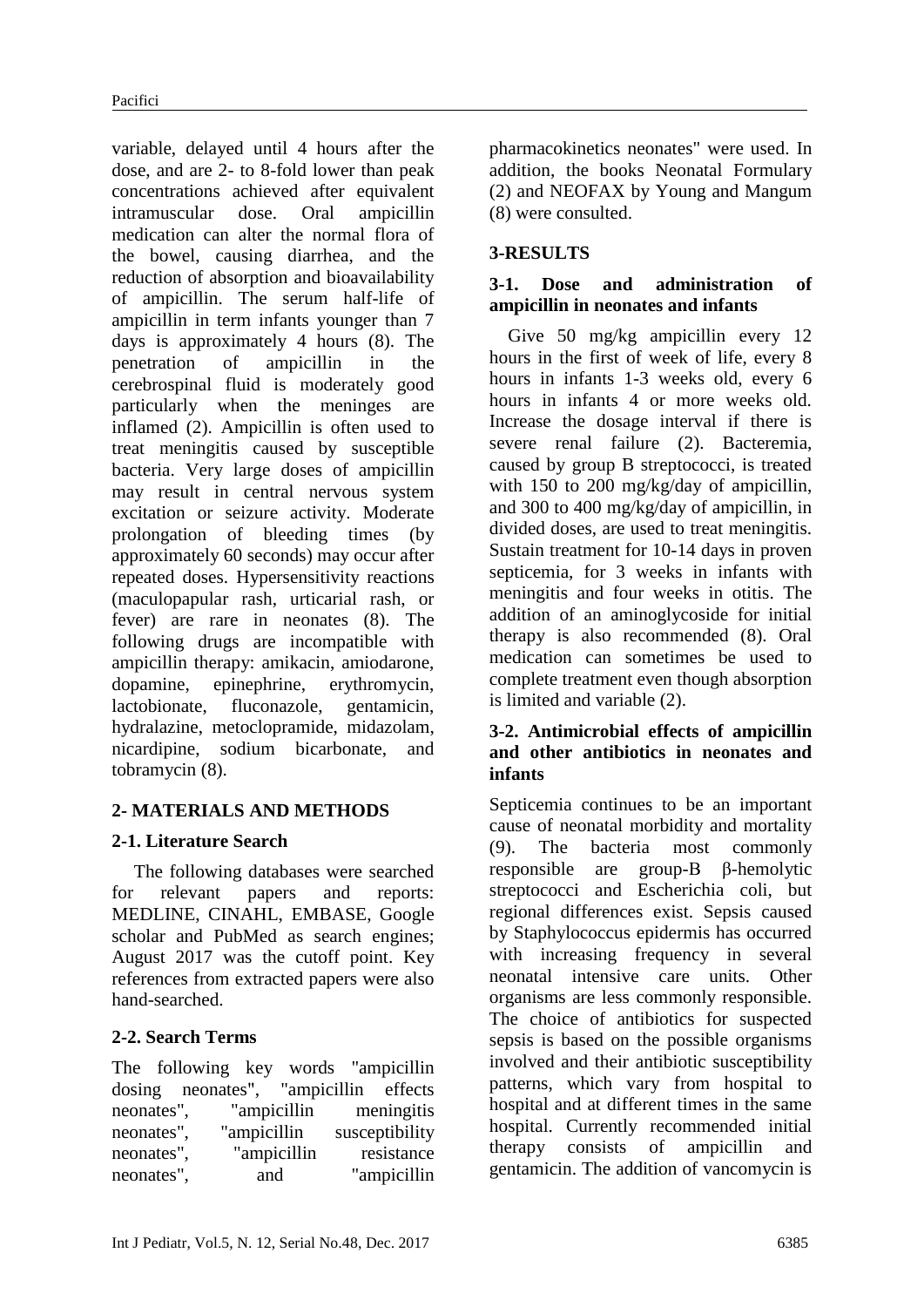indicated when staphylococcal septicemia is suspected. During outbreaks of neonatal sepsis caused by aminoglycoside-resistant gram-negative bacteria, the use of thirdgeneration cephalosporins acylaminopenicillins may be appropriate, depending on the results of susceptibility tests. Continuing efforts to develop antibiotics for the treatment of neonatal sepsis are warranted. Hornik et al. (10) evaluated the relationship between ampicillin dosing, exposure, and seizures. These authors used the electronic health record data from 348 infants with a gestational age and body weight ranging from 24-41 weeks and 500-5,400 grams, respectively. A total of 131,723 infants receiving 134,041 courses of ampicillin for 653,506 infant-day of exposure was assessed. The median daily dose was 200 mg/kg/day. On multivariable analysis, dosing was not associated with seizures. However, increasing the ampicillin dosage was associated with increased odds of seizures. In these infants, higher ampicillin exposure was associated with seizures as documented in the electronic health record.

On the day of birth, the bleeding time of very-low-birth-weight neonates is generally prolonged, compared with term neonates. However, their bleeding time generally improves (shortens) over the next 7 to 10 days. Ampicillin can prolong the bleeding times of term and late preterm neonates, but its effect on very-low-birthweight neonates, who already have a somewhat bleeding time initially, is not known. A total of 20 very-low-birthweight neonates have been studied by Sheffield et al. (11). The neonates ranged from 23 to 30 gestational age and the body weight ranged from 500 to 1,410 grams at birth. Initial bleeding times averaged 166 seconds (95%confidence interval [CI], 138 to 194) and initial platelet function analyzer-100 times averaged 119 seconds (95% CI, 90 to 148). In all, 10 neonates had ampicillin dosing stopped after a shorter course (4 to 7 doses) and 10 neonates continued for a longer course. After stopping the ampicillin following a short course the bleeding times and the platelet function analyzer-100 times were similar to the initial values. However, after a longer course the bleeding times were prolonged by an average of 2 min, to 4.7 min. The number of doses of ampicillin received in the first week correlated with the degree of prolongation in bleeding time  $(r = 0.68)$ . Clark et al. (12) described the antibiotic use during the first 3 days after birth in neonates admitted to the neonatal intensive care unit. There were 128,914 neonates selected as the study cohort; 24,111 were treated concurrently with ampicillin and cefotaxime and 104,803 were treated concurrently with ampicillin and gentamicin. Neonates treated with ampicillin/cefotaxime were more likely to die and were less likely to be discharged home or for faster care than neonates treated with ampicillin/gentamicin.

For neonates receiving ampicillin, the concurred use of cefotaxime during the first 3 days after birth either is a surrogate for an unrecognized factor or is itself associated with an increased risk of death, compared with the concurrent use of gentamicin. Terrone et al. (13) evaluated the relationship between neonatal death caused by sepsis associated with ampicillin-resistant organisms and length of antibiotic exposure. Of the 78 neonatal deaths, 35 met the inclusion criteria. There were 8 cases of sepsis from ampicillinresistant Escherichia coli and 27 cases caused by other organisms. There was a statistically significant difference between the mean number of doses of ampicillin received by the ampicillin-resistance Escherichia coli group (17.6+5.5) compared with the other organisms group  $(4.9+3.6)$  ( $p < 0.001$ ). The administration of gentamicin, at least 1 hour before administration of ampicillin, in neonates has been advocated because of in vitro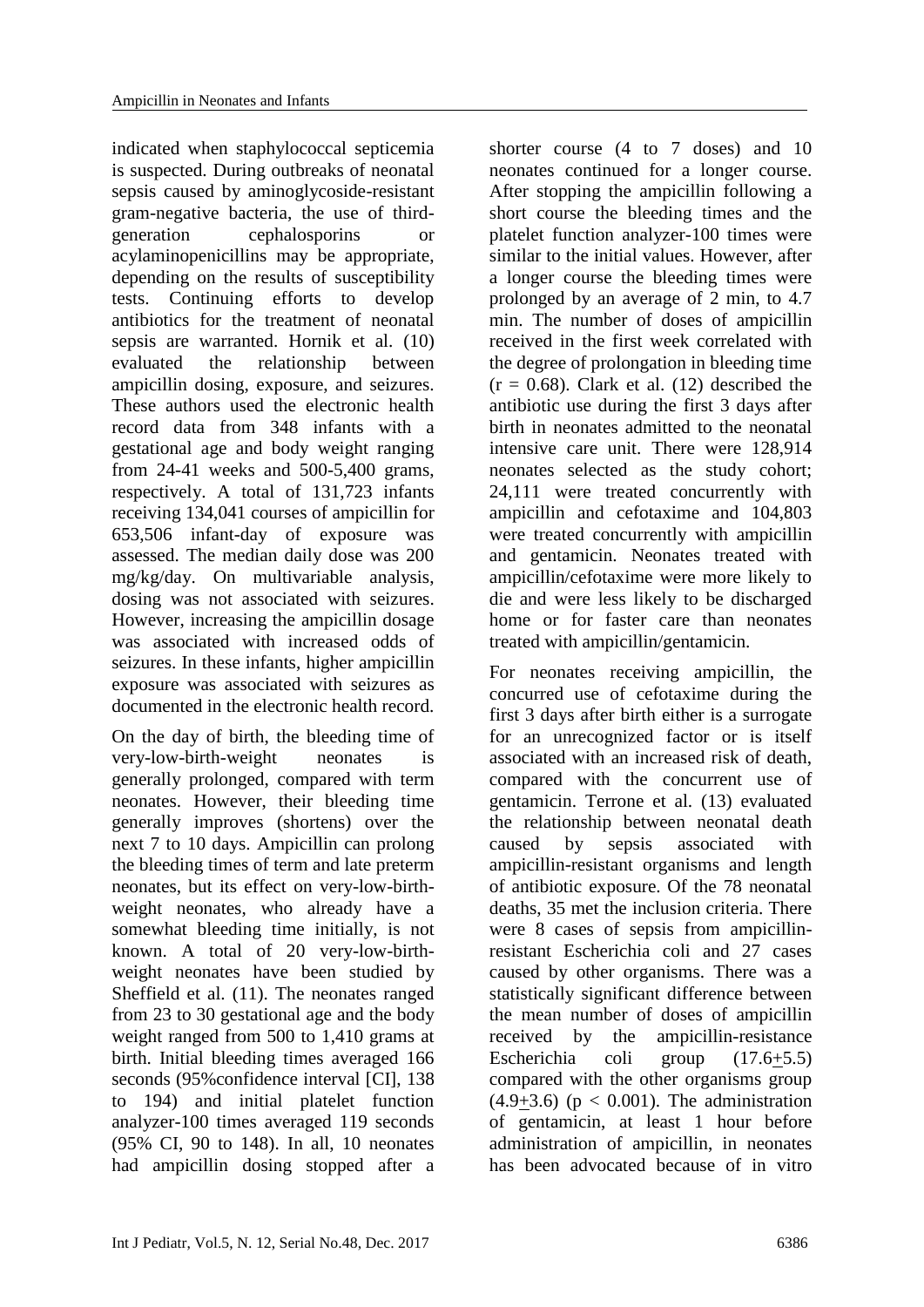inactivation of aminoglycosides by βlactam antibiotics. Daly et al. (14) studied the effect of varying concentrations of ampicillin (50, 100, 200, and 400  $\mu$ g/ml) on aminoglycoside antibiotics in vitro with the use of stock solutions diluted in pooled sera obtained from cord blood and incubated samples at degrees 37 degrees C, and 40 degrees C. Daly et al. (14) found inactivation of aminoglycosides to be dependent on time, temperature, and ampicillin concentration, but the degree of inactivation was small and does not support temporal separation of parenteral administration of ampicillin and aminoglycosides to neonate. The impact of ampicillin and cefuroxime on the bacterial flora of neonates was examined in a neonatal intensive care unit (15). For the first period of study (January-September), ampicillin plus gentamicin were used as empirical therapy of infection. During this time, 92.6% of all gram-negative bacilli were resistant to ampicillin and 56.6% to cefuroxime. These percentages decreased significantly ( $p < 0.05$ ) to 60% and 16.2%, respectively, over the next period of study (October 1989-October 1990) when cefuroxime plus gentamicin were used.

A decrease in the number of cases of gram-negative bacilli from bacteremia and meningitis was also significant (from 21.2% to 11.2%). However, the number of enterococcal isolates and cases of enterococcal bacteremia increased. These findings underline the important effect of ampicillin and cefuroxime in modulating the bacterial flora and its antibiotic resistance in neonates in a neonatal intensive care unit. A total of 341 episodes of invasive infections in 338 newborn infants were evaluated (16). Of the 365 pathogens isolates from blood and/or cerebrospinal fluid, 91% were sensitive to either ampicillin or aminoglycosides or both. Ampicillin resistance was mainly found in very-low and low-birth-weight infants with late-onset infections, in which

aerobic gram-negative rods were common pathogens. In contrast, aminoglycosides resistance was common in early infections, due to the dominance of group B streptococcal infections. The ampicillinaminoglycoside combination had been given as initial treatment in 189 cases of septicemia or meningitis. Treatment failed in 36 infections (20%), although all organisms were sensitive to one or both antibiotics. Treatment failed in 6 to 34 (25%) neonates with meningitis but the failure was not related to ampicillin or aminoglycoside resistance. In conclusion, both in vitro and clinical results show that the ampicillin-aminoglycoside combination can be used as initial treatment of invasive infections in neonates.

A total of 147 neonates with bacterial infections were enrolled in the study. Twenty-eight neonates were treated with aztreonam plus ampicillin and 72 neonates received amikacin plus ampicillin (conventional therapy) (17). Treatment groups were comparable in age, clinical status, and type and severity of underlying disease at the time of enrollment. Bronchopneumonia and infections caused by Pseudomonas species occurred significantly more often in amikacin plus ampicillin treated infants compared with patients given aztreonam plus ampicillin group. Sepsis was documented in 83% of neonates in each treatment group and gram-negative enteric bacilli and Pseudomonas species were the principal pathogens. Median peak serum bacterial titers against the etiologic agent were 1:64 for the aztreonam/ampicillin-treated neonates and 1:16 for amikacin/ampicillintreated neonates. Case fatality rates resulting from the primary infection were 7% and 22% ( $p = 0.001$ ), respectively, superinfections occurred in 39% and 34%, and treatment failure occurred in 7% and 28% (p= 0.036) of the aztreonam/ampicillin and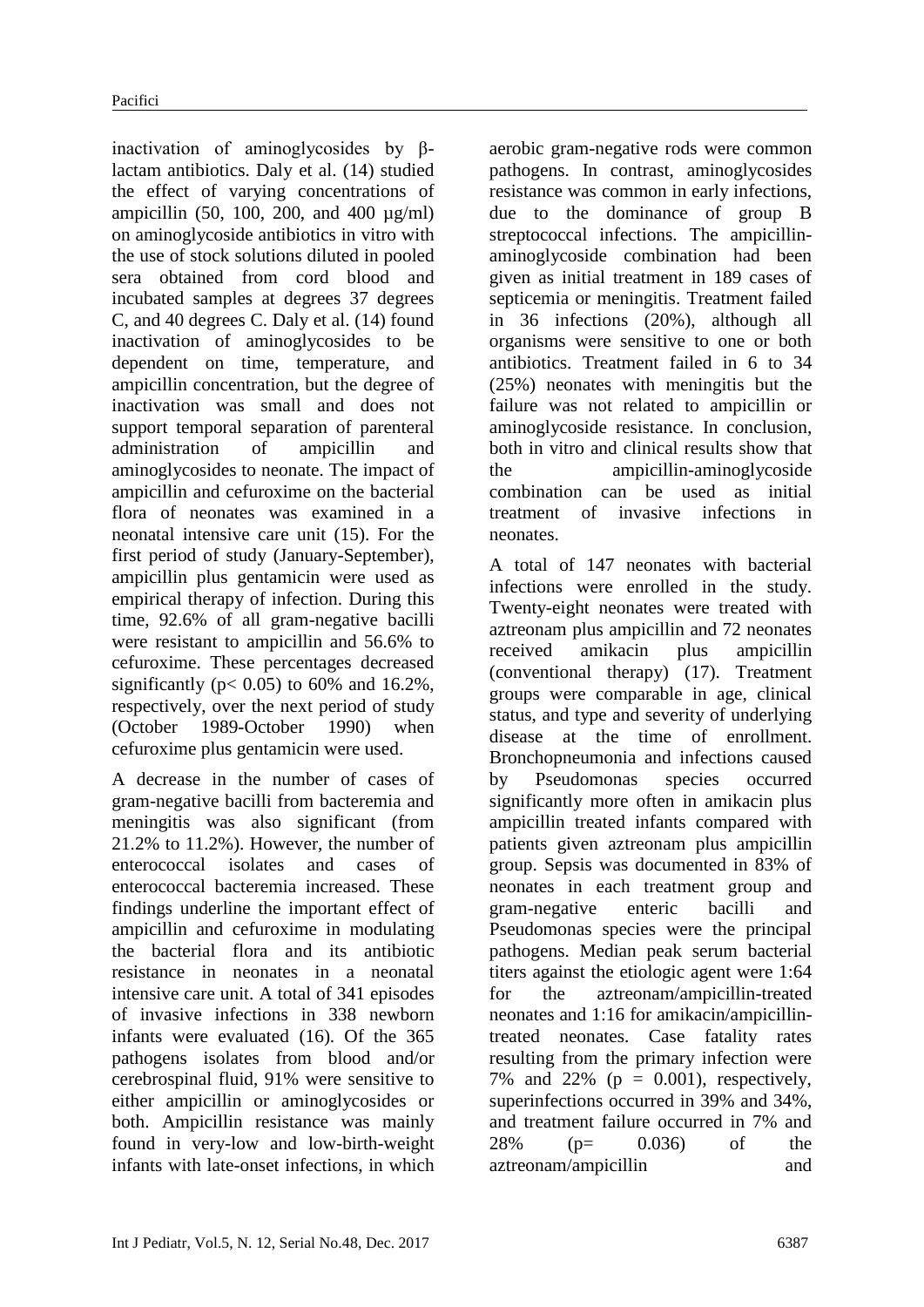amikacin/ampicillin-treated neonates, respectively. No clinical adverse reactions were observed in the neonates of both groups. Based on these results aztreonam appears to be more effective than amikacin when used initially with ampicillin for empiric treatment of neonatal bacterial infections. Fifty children with bacterial meningitis were prospectively randomized to receive cefotaxime (50 mg/kg/dose every 6 hours) or ampicillin and chloramphenicol in standard doses (18). Twenty-three children received cefotaxime and 27 children received standard therapy. Bacterial isolates included: Haemophilus influenzae (n = 29), Streptococcus pneumoniae ( $n = 8$ ), Neisseria meningitis  $(n = 8)$  group B streptococci  $(n = 3)$ , and Salmonella enteritis ( $n = 2$ ). Ten (34%) of the Haemophilus influenzae isolates were resistant to ampicillin, nine on the basis of β-lactamase production. All strains were susceptible to cefotaxime. Clinical cure rates for the cefotaxime (100%) and standard therapy (96%) groups were similar; survival without detectable sequelae was similar, at 78% and 77%, respectively. The duration of therapy, 11.1+2.4 days versus 11.9+3.9 days, and days to efervescence, 4.7+2.6 days versus 5.6+2.9 days, were similar in the cefotaxime and standard therapy groups. No adverse drug reactions or side effects were noted in either group.

Cefotaxime was found to be as safe and effective as standard therapy (ampicillin and chloramphenicol) for the treatment of bacterial meningitis in children. The activity of ampicillin and chloramphenicol in combination was evaluated against 16 gram-negative bacteria isolates from the cerebrospinal fluid of neonates with meningitis (19). The combination of antibiotics was synergistic (fractional inhibitory concentration less than 1.0) against 11 of 16 (69%) isolates by agar dilution technique and 12 of 16 (75%) isolates by microbroth dilution technique. In kinetic studies, ampicillin and chloramphenicol together exhibited an increased rate of killing against 9 of 14 isolates.

## **3-3. Management of bacterial meningitis with ampicillin and other antibiotics in neonates and infants**

Ouchenir et al. (20) studied the effects of ampicillin in 113 neonates with a postnatal age < 90 days. Sixty-three neonates had a proven meningitis and 50 neonates had suspected meningitis. Predominant pathogens were Escherichia coli (33%) and group B Streptococci (31%). Two of 15 neonates presenting meningitis on day 0 to 6 had isolates resistant to both ampicillin and gentamicin (Escherichia coli and Haemophilus influenzae type B). Six of 60 infants presenting a diagnosis of meningitis from home from day 7 to 90 had isolates, for which cefotaxime would be a poor choice (Listeria monocytogenes, Enterobacter cloacae, Enterobacter sakazakii, and Pseudomonas stutzeri). Sequelae were documented in 84 neonates (74%), including 8 deaths (7%). Escherichia coli and group B Streptococci remain the most common causes of bacterial meningitis in the first 90 days of life. For empirical therapy of suspected bacterial meningitis, one should consider a third-generation cephalosporin (plus ampicillin for at least the first month), potentially substituting a carbapenem for the cephalosporin if there is evidence for gram-negative meningitis.

The three major pathogens in developed countries causing meningitis are: Group B streptococci, gram-negative rods and Listeria monocytogenes (21). Positive culture of cerebrospinal fluid may be the only way to diagnose neonatal bacterial meningitis and to identify the pathogen. When neonatal bacterial meningitis is suspected, treatment must be aggressive, as soon as possible. Antibiotics should be administered intravenously, at the highest clinically validated doses. Empiric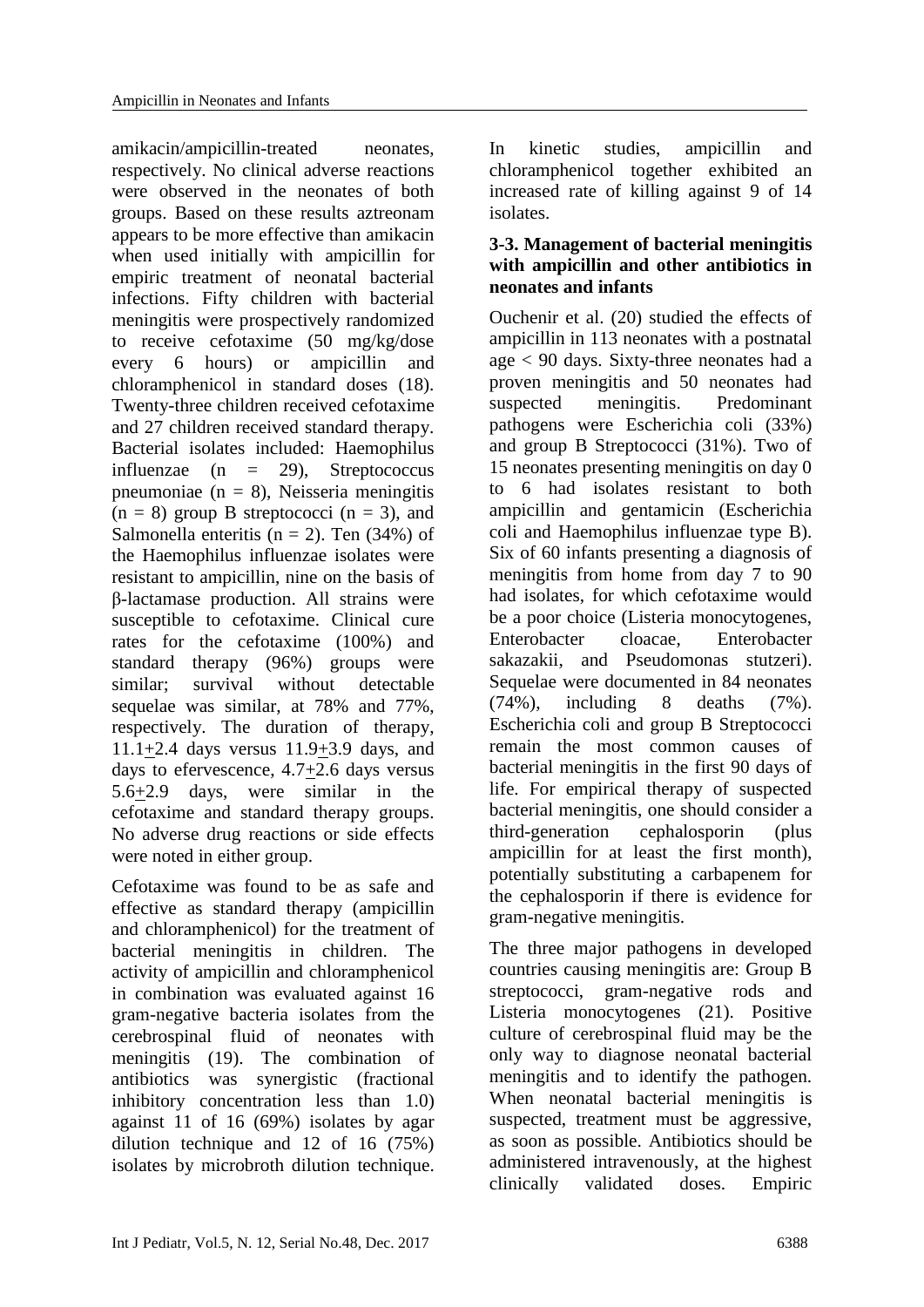antibiotic treatment should include agents active against all main pathogens; currently the recommended empiric treatment of the neonatal bacterial meningitis is ampicillin, plus an aminoglycoside and a third-generation cephalosporin. Therapy should be reassessed after cultures and antibiotic susceptibility is available. Prevention of neonatal sepsis, early recognition of infants at risk, prompt treatment and future adjunctive therapies will improve prognosis. Six neonates had early-onset (< 7 days) meningitis and 47 neonates had late-onset ( $\geq 7$  days) group B streptococcal meningitis. Three infants died. Infants received broad-spectrum antibiotics initially penicillin (68%), ampicillin (28%), or cefotaxime (4%) for a mean of 21 days (range, 15 to 44 days (22).

Among survivors, 11 (22%) were neurologically impaired at hospital discharge with manifestations including persistent seizures ( $n = 10$ ), hypertonicity  $(n = 9)$ , and dysphasia  $(n = 3)$ . The 14 infants who died or had adverse outcomes at hospital discharge were more likely to present with seizures within hours of admission ( $p < 0.001$ ), had coma or semicoma ( $p < 0.001$ ), required pressor support ( $p = 0.001$ ), and had an initial cerebrospinal fluid protein  $\geq 300$  mg/dl (p  $= 0.005$ ) or glucose  $< 20$  mg/dl (p  $= 0.03$ ) than the 39 infants with normal neurologic examinations. Seizures at admission remained a significant risk factor ( $p =$ 0.024) by multivariate analysis. Despite advances in intensive care, 26% of term and near-term neonates with group B streptococcal meningitis died or had neurologic impairment at hospital discharge. Additional strategies to prevent group B streptococcal meningitis are needed. Of the 4,467 outborn young infants admitted to a Kenyan rural district hospital, 748 (17%) died (23). Fivehundred-five (11%) had invasive bacterial infections (10% bacteremia and 3%

bacterial meningitis), with a case fatality of 33%. The commonest organisms were Klebsiella species, Staphylococcus aureus, Streptococcus pneumoniae, group B streptococcus, Acinetobacter species, Escherichia coli, and group A streptococcus. Notably, some blood culture isolates were seen in outborn neonates in the first week of life but not in inborn neonates. Eighty-one percent of isolates were susceptible to penicillin and/or gentamicin and 84% to ampicillin and/or gentamicin. There was a trend of increasing in vitro antimicrobial resistance to these combinations but without a worse outcome. Invasive bacterial infection is common in outborn young infants admitted to African hospitals with a high mortality rate. Presumptive antimicrobial use is justified for all young infants admitted to the hospital.

Acute bacterial meningitis is one of the most important causes of morbidity and mortality in developing countries (24). The choice of antimicrobial agents depends mainly on the age of the patient and its cerebrospinal fluid penetrability. Neonatal meningitis is commonly caused by gramnegative organisms such Escherichia coli, Klebsiella and Pseudomonas, group B streptococci and Listeria, though other organisms like Staphylococcus species also contribute. The neonatal meningitis is best treated with a combination of ampicillin and a third-generation cephalosporin given for 14 to 21 days. Post-neonatal meningitis usually occurs due to Streptococcus pneumoniae, Neisseria meningitides, and Haemophilus influenzae and is best treated with thirdgeneration cephalosporins used with or without crystalline penicillin or ampicillin depending on the clinical situation. The therapy should be modified, if necessary, on availability of culture sensitivity report. Signs suggestive of meningeal irritation, including stiff neck, bulging fontanelle, convulsions, and opisthotonus, occur only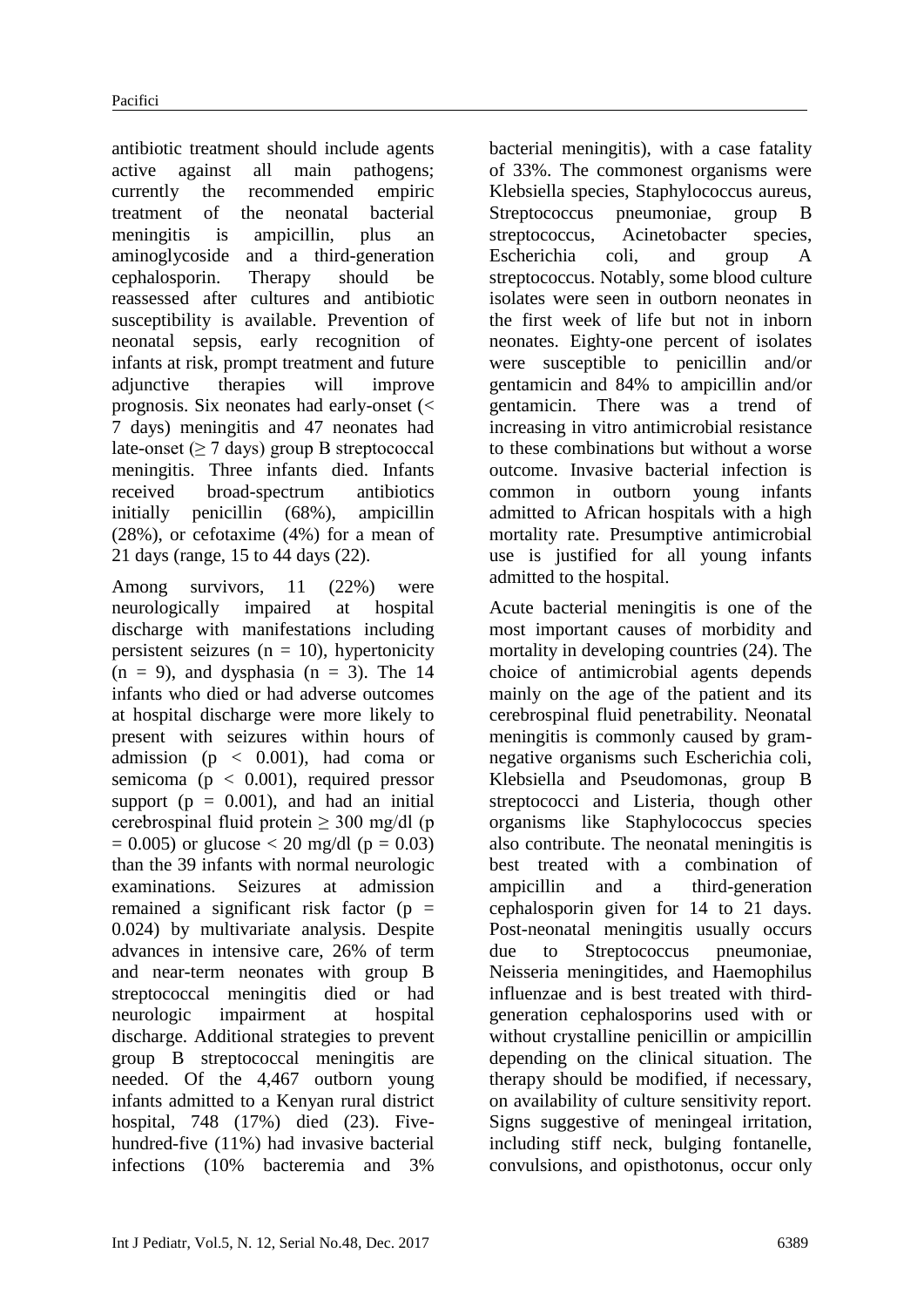in a minority of neonates with bacterial meningitis and cannot be relied on solely to identify such patients (25). Ampicillin and either gentamicin or cefotaxime are recommended for initial empiric therapy of neonatal meningitis. When the results of the cerebrospinal fluid culture and susceptibilities are known, therapy can be narrowed to cover the specific pathogen identified. In general, penicillin G or ampicillin for Listerial monocytogenes meningitis, and ampicillin plus either an aminoglycoside or cefotaxime for gramnegative meningitis are suggested. For the very-low-birth-weight neonate who has been in the nursery for a prolonged period of time, organisms such as enterococci and gentamicin-resistant gram-negative enteric bacilli must also be considered. Empiric combinations of antibiotics for such patients would include ampicillin or vancomycin, plus amikacin or cefotaxime. All neonates should undergo repeat cerebrospinal fluid examination and culture at 48 to 72 hours after initiation of therapy. If organisms are observed on gram stain, modification of the therapeutic regimen should be considered, and neuroimaging should be performed.

In general, therapy should be continued for 14 to 21 days for neonatal meningitis caused by group B streptococci or Listeria monocytogenes, and for at least 21 days for disease caused by gram-negative enteric bacilli. All patients with neonatal meningitis should have hearing and development monitored serially. The first audiologic evaluation should occur 4 to 6 weeks after resolution of the meningitis. A total of 85 bacterial meningitis neonates with positive cerebrospinal fluid cultures were tested (26). The ages of these patients ranged from 1 to 28 days. The most common causative agents were group-B βhemolytic streptococci (31.8%), followed by Escherichia coli (20%), Proteus mirabilis (7.1%), Enterobacter cloacae (5.9%), Chryseobacterium

meningosepticum (5.9%), enterococci (4.7%), and Klebsiella pneumoniae (3.5%). Among the 85 neonates treated, 51 (60%) were younger than 7 days old. Among them, dyspnea was the most common clinical manifestation. In contrast, fever and diarrhea were seen more frequently in neonates with late onset of disease (after 7 days of age). Ampicillin and cefotaxime were the most commonly used antibiotics. The most frequently encountered complications were hydrocephalus and seizures, group-B βhemolytic has overtaken Escherichia coli as the leading cause of neonatal bacterial meningitis. This was accompanied by a fall in the mortality rate, but a sustained high incidence of complications and sequelae were seen. The results of the present study highlight the importance of developing strategies to prevent group B streptococcal infection.

A prospective study of neonatal meningitis was carried out to determine the clinical spectrum and particular characteristics of meningitis in the newborn (27). The 53 cases studied represented an incidence of 1.1 per 1,000 live births. The commonest bacterial pathogens isolated were Klebsiella species (40%) followed by Enterobacter (19%). The mortality rate and the neurological sequelae among surviving neonates were 32% and 39%, respectively, with higher rates among preterm or lowbirth-weight and early onset meningitis groups. Of the presenting clinical features, there was a highly positive association between two risk factors and outcome. A bulging anterior fontanelle was the only significant predictor of mortality (p= 0.009) and altered sensorial was the only predictive of post-meningitis sequelae (p= 0.016). There is a need to recognize that Klebsiella species is an increasingly important pathogen; cefotaxime or ceftazidime plus ampicillin are the most appropriate antibiotics to be used initially, and continuous surveillance thereafter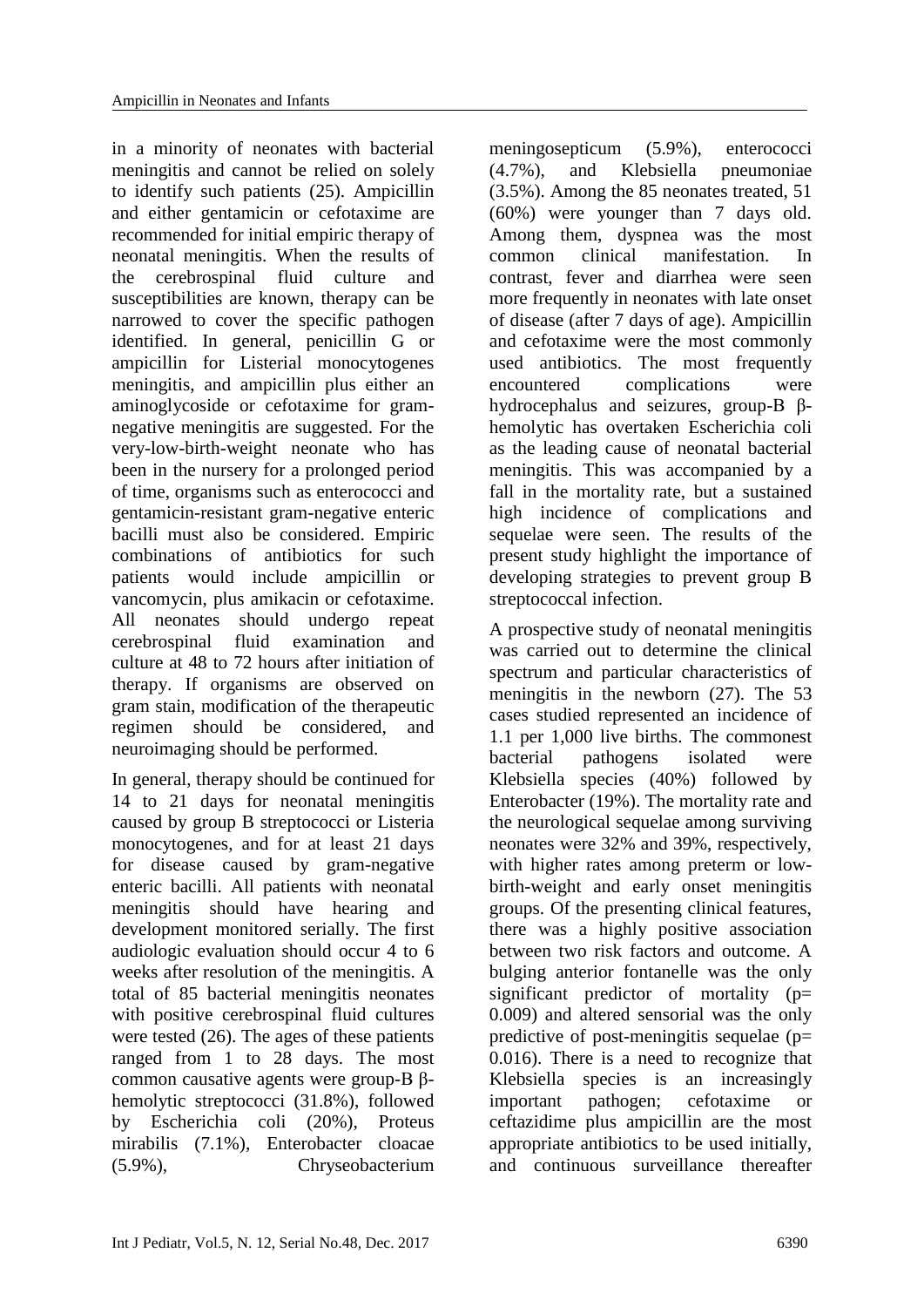have been stressed. For initial treatment of presumed bacterial meningitis, the thirdgeneration cephalosporins alone or combined with ampicillin for infants 5 weeks of age is suggested (28). Amoxicillin remains the preferred drug for initial treatment of acute otitis media. The combination of amoxicillin and clavulanic acid is favored in the setting of an increased proportion of β-lactamaseproducing bacterial pathogens. The synergy of four combinations of antimicrobial agents potentially useful in the treatment of neonatal meningitis was examined with 19 strains of Escherichia coli K1 (29). The effect on antimicrobial activity of changes in Escherichia coli concentration and pH to values similar to those of cerebrospinal fluid from infected neonates was also assessed. The degree of synergy, assessed by checkerboard agar dilution of the antimicrobial agents in combination with gentamicin, decreased in the following order: trimethoprim, cefamandole, ampicillin, and chloramphenicol. Significant variation in activity against different strains of Escherichia coli was not observed. Bactericidal activities of the β-lactam and trimethoprim combinations were similar. Chloramphenicol antagonized the bactericidal effect of gentamicin and ampicillin plus gentamicin.

#### **3-4. Bacterial susceptibility to ampicillin and other antibiotics in neonates and infants**

Sakata (30) measured the minimal inhibitory concentration  $(MIC_{90})$  and the minimal bactericidal concentration  $(MBC_{90})$  of ampicillin against Streptococcus pyogenes isolated from children with invasive infections. The MIC90/MBC<sup>90</sup> values for ampicillin were 0.03/0.03 µg/ml. All the group B streptococcus isolates  $(n = 1,166)$  were fully susceptible to penicillin, ampicillin and cephalexin (31). Disk diffusion results interpreted by the standard interpretative

criteria recommended by the National Committee on Clinical Laboratory Standards correlated well with Vitek results as well as the E-test for penicillin. The MIC of penicillin against all isolates ranged between  $0.016$  and  $0.064$   $\mu$ g/ml. Ampicillin and penicillin susceptibility increased significantly during the study period ( $p < 0.0001$  for both). Enterococcus faecalis isolates  $(n = 1,112)$  were highly susceptible  $(> 97\%)$  to ampicillin. All group B streptococcus agalactiae isolates were fully susceptible to penicillin and ampicillin (32). Women with group B streptococcus bacteriuria in the current pregnancy and those who previously delivered a group B streptococcus-septic newborn were not screened but automatically received intrapartum antibiotics (33). Intrapartum chemoprophylaxis is selected based on maternal allergy history and susceptibility of group B streptococcus isolates. Intravenous penicillin G is the preferred antibiotic, with ampicillin as an alternative. Newborns who appear septic should have diagnostic work-up including blood culture followed by initiation of ampicillin and gentamicin. Intrapartum prophylaxis of group B streptococcus carriers and selective administration of antibiotics to newborns reduce neonatal group B streptococcus sepsis by as much as 80% to 95%.

According to consensus guidelines, pregnant women at risk receive intrapartum prophylaxis with either ampicillin or penicillin or, in case of allergy, with erythromicin or clindamycin. Ruess et al. (34) investigated the susceptibility patters of 190 group B streptococci strains from neonates and 150 group B streptococci strains from adult women. All isolates were susceptible to penicillin, ampicillin and cefotaxime. The serotypes and the levels of antibiotic resistance of 59 Streptococcus agalactiae isolates from neonates in Casablanca were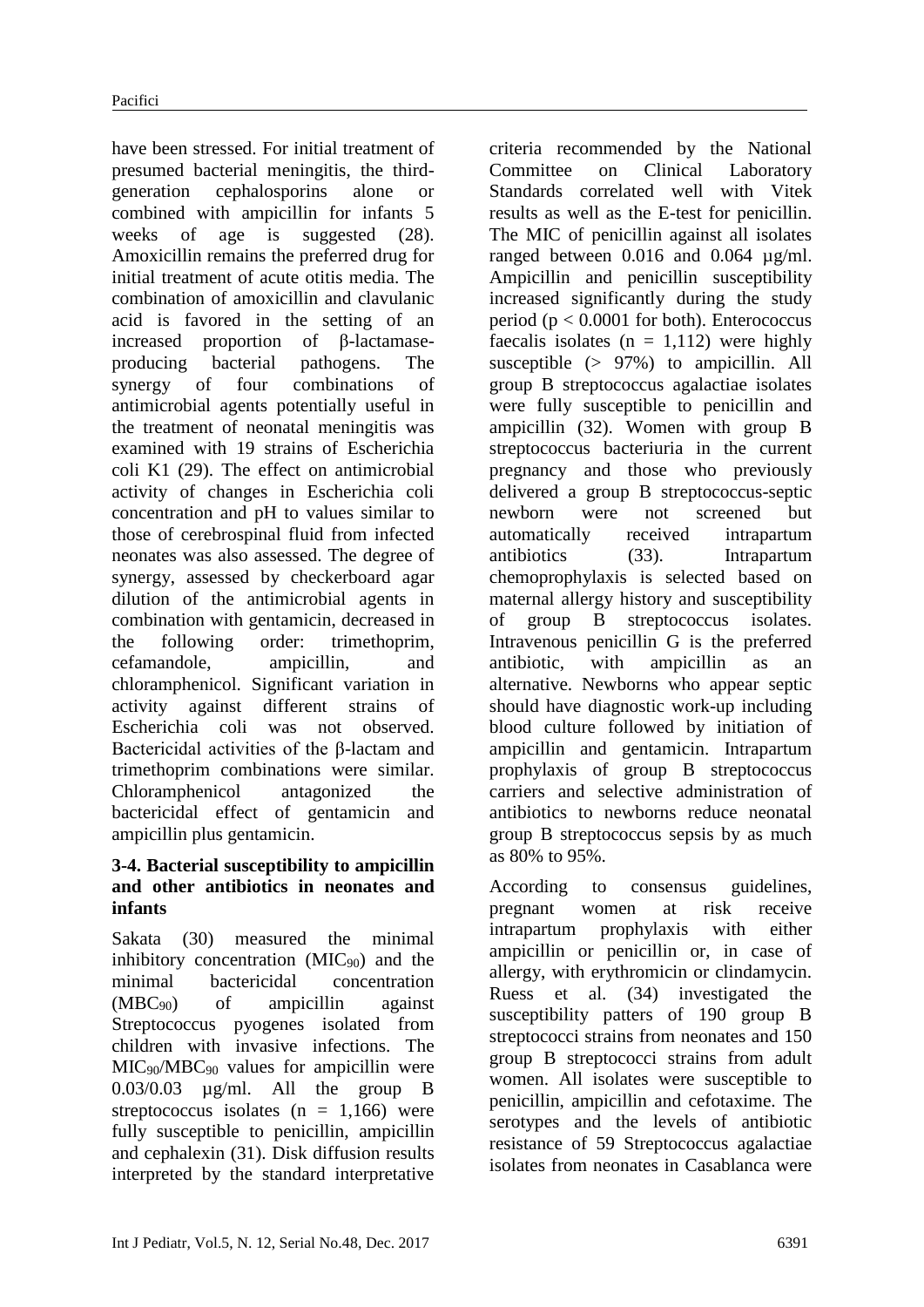studied by Aitmhand et al. (35). Most of the isolates (86.4%) were recovered from early-onset disease. The serotype distribution was as follows: serotype III 39%; serotype Ia 32%; and serotype V 10.2%. All strains were susceptible to penicillin G, cefotaxime and ampicillin. A vaccine should comprise the most prevalent serotypes and also provide protection against serotype V disease. The antibiotic susceptibility patters reported in this study support the recommended treatment and prophylaxis of invasive group B streptococcus disease.

The susceptibility profiles of 119 colonizing and 8 invasive strains of group B streptococcus isolated were studied by Rouse et al. (36). Minimal inhibitory concentration determinations indicate that all colonizing strains were susceptible or moderately susceptible to ampicillin and penicillin G. All the 8 invasive strains were susceptible or moderately susceptible to ampicillin, penicillin G, clindamycin, and all were resistant to gentamicin. The susceptibility of 100 group B streptococci to 16 β-lactam antibiotics was tested by agar dilution (37). Penicillin G and Nformimidoyl thienamycin were the most active agents tested, both having a  $MIC_{90}$ of 0.06 µg/ml. Ampicillin, cephalotin, and mezlocillin had a MIC<sub>90</sub> of 0.25  $\mu$ g/ml.

#### **3-5. Bacterial resistance to ampicillin and other antibiotics in neonates and infants**

Désinor et al. (38) performed a prospective case series in 42 neonates with sepsis or meningitis. Beside the clinical signs, a positive blood culture and/or a positive culture of cerebrospinal fluid was present in each case. Gram-negative bacteria were most commonly found as a cause of early onset sepsis, with Enterobacter aerogenes as the most common agent. There was no such difference between gram-negative and gram-positive in late onset sepsis. Group B streptococcus was associated with neonatal meningitis (44% of cases)

which was more related to gram-positive bacteria (66%). Thirty-three percent of the pathogens found, among them Klebsiella pneumoniae, were resistant in vitro to ampicillin and gentamicin. Resistance to gentamicin and ampicillin should be taken into consideration for the treatment of sepsis and meningitis in the neonate. Of the 271 stool samples isolated from 0 to 59 months old children, Vibrio cholera 01 subtype and Ogawa serotype were the most commonly detected pathogens (40.8%), followed by Salmonella species (25.5%), diarrhoegenic Escherichia coli (18%), Shigella species (14.4%), and Campylobacter species (3.5%) (39). The majority of the bacterial pathogens were resistant to two or more drugs tested, with ampicillin and co-trimoxazole being the most ineffective drugs. All diarrhoegenic Escherichia coli isolates were extended spectrum β-lactamase producers. Five different groups of bacteria pathogens were isolated from stool specimens, and the majority of these organisms were multidrug resistant. These data call for urgent revision of the current empiric treatment of diarrhea in children using ampicillin and co-trimoxazole, and emphasizes the need for continuous antimicrobial surveillance as well as implementation of prevention programmers for childhood diarrhea.

Antibiotic resistance is linked to carriage of papC and aerobactrim (iutA) virulence genes and phylogenetic group D background in commensal and Uropathogenic Escherichia coli from infants and young children (40). Escherichia coli from infants and young children is associated with carriage of virulence genes and to phylogenetic group origin and, in the case of fecal strains, to persistence in the gut and fecal population levels. The commensal strains  $(n = 205)$ were derived from a birth cohort study, while the urinary isolates  $(n = 205)$  were derived from outpatient clinics. Resistance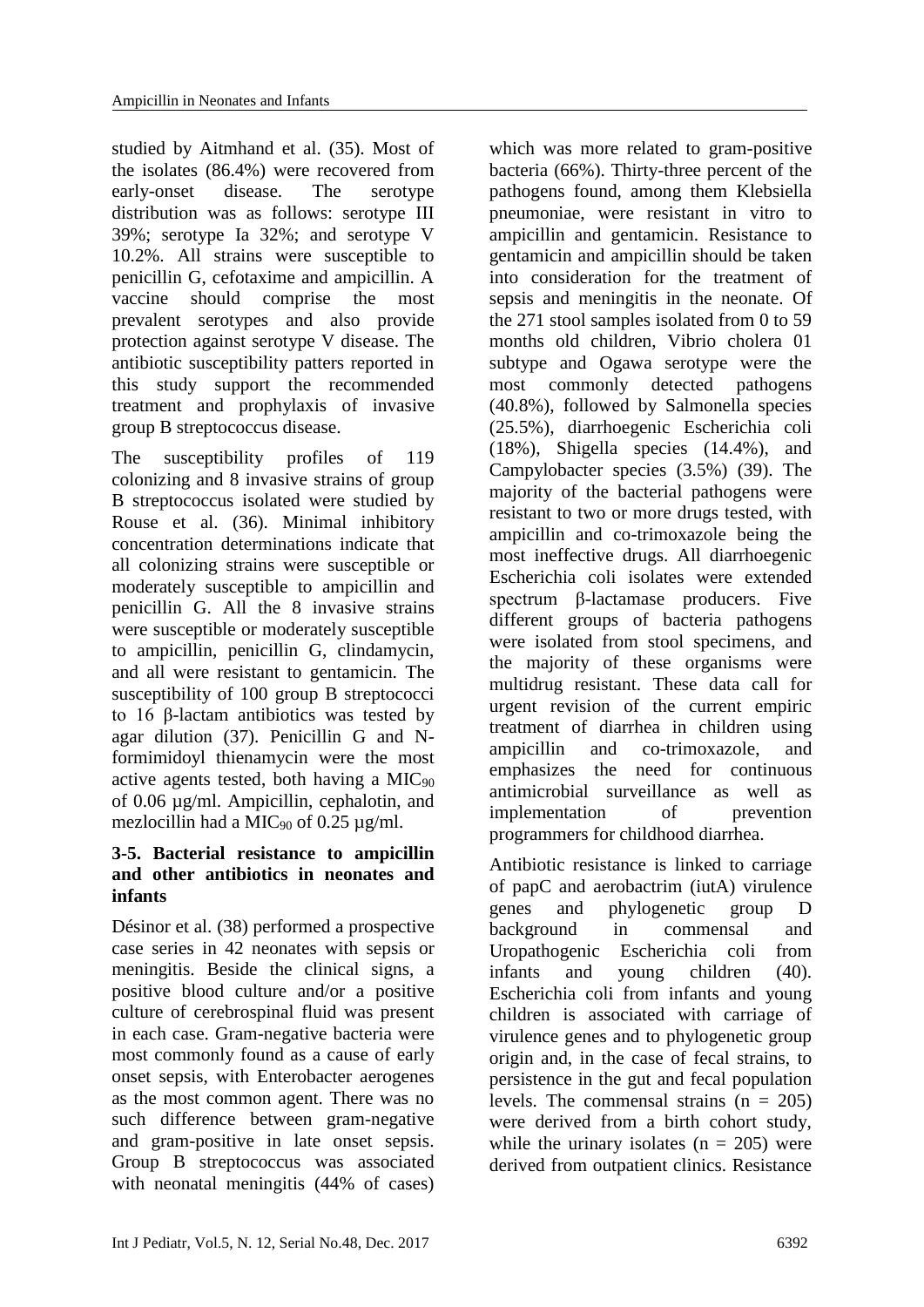to ampicillin, tetracycline, and trimethoprim was most prevalent. Multivariate analysis showed that resistance to any antibiotic was significantly associated with carriage of genes encoding P fimbriae (papC) and aerobactrim (iutA), a phylogenetic group D origin. The present study confirms the importance of phylogenetic group D origin for antibiotic resistance in Escherichia coli and identifies the virulence genes papC and iutA as determinants of antibiotic resistance. The incidence of ampicillin (ABPC)-resistant Escherichia coli infection in very-low-birth-weight infants has been increasing. Saida et al. (41) encountered two cases of severe infection due to resistant Escherichia coli and retrospectively studied the prevalence of ABPC- and ABPC/sulbactam - resistant Escherichia coli in regular surveillance cultures obtained from all neonatal intensive care unit patients between 2000 and 2013. The overall prevalence of ABPC-resistant Escherichia coli was 39% (47/120), accounting for 63% of cases (32/51) between 2007 and 2013, compared with 22% (16/69) between 2000 and 2006. The prevalence of ABPC/sulbactam resistance was 17% (20/120), which was similar in both periods (16%, 8/51 versus 17%, 12/69). According to these results, not only ABPC, but also ABPC/sulbactam-resistant Escherichia coli must be considered in the neonatal intensive care unit.

Serotyping, multidrug resistant pattern and phylogenetic typing revealed that Escherichia coli are an emergent and highly virulent neonatal pathogen causing meningitis (42). The isolate was resistant to both ampicillin and gentamicin. The presence of highly-virulent multidrug resistant organisms isolated in neonates underscores the need to implement rapid drug resistance diagnostic methods and should prompt consideration of alternate empiric therapy in neonates with gram-

negative meningitis. Kakuta et al. (43) investigated the antimicrobial susceptible profile, mechanisms of ampicillin resistance, and molecular epidemiology of ampicillin resistance in Haemophilus strains causing acute otitis media in infants aged between 0 to 3 years. Of 157 isolates, 108 (68.8%) demonstrated reduced susceptibility to ampicillin, including 95 (60.5%) of β-lactamase-non-producing isolates and 13  $(8.3\%)$  of  $\beta$ -lactamaseproducing isolates. All β-lactamase-nonproducing ampicillin-resistant (MIC of ampicillin  $\geq 4$  µg/ml) isolates had amino acid substitutions related to ampicillin resistance. Multilocus sequence typing and pulsed-field gel electrophoresis demonstrated genetic diversity although there were 2 clusters of highly resistant isolates with identical STs (sequence types; ST161 and 549). Alterations of penicillin-binding protein 3 (PBP3) represented the most prevalent mechanism of ampicillin resistance among Haemophilus influenzae isolates causing acute otitis media in Japanese children. Βlactamase-non-producing ampicillinresistant isolates from children with acute otitis media demonstrated genetic diversity.

A total of 71,326 children, of whom 7,056 had positive blood cultures, gram-negative organisms were isolated in 4,710 (66.8%) infants (44). In neonates, Klebsiella pneumoniae median resistance to ampicillin was 94% in Asia and 100% in Africa. Large variations in resistance rates to commonly prescribed antibiotics for Salmonella species were identified. Multidrug resistance (resistance to ampicillin, chloramphenicol, and cotrimoxazole) was present in 30% in Asia and 75% in Africa. There is a need for an international pediatric antimicrobial resistance surveillance system that collects local epidemiological data to improve the evidence base for WHO guidance for childhood gram-negative bacteria. The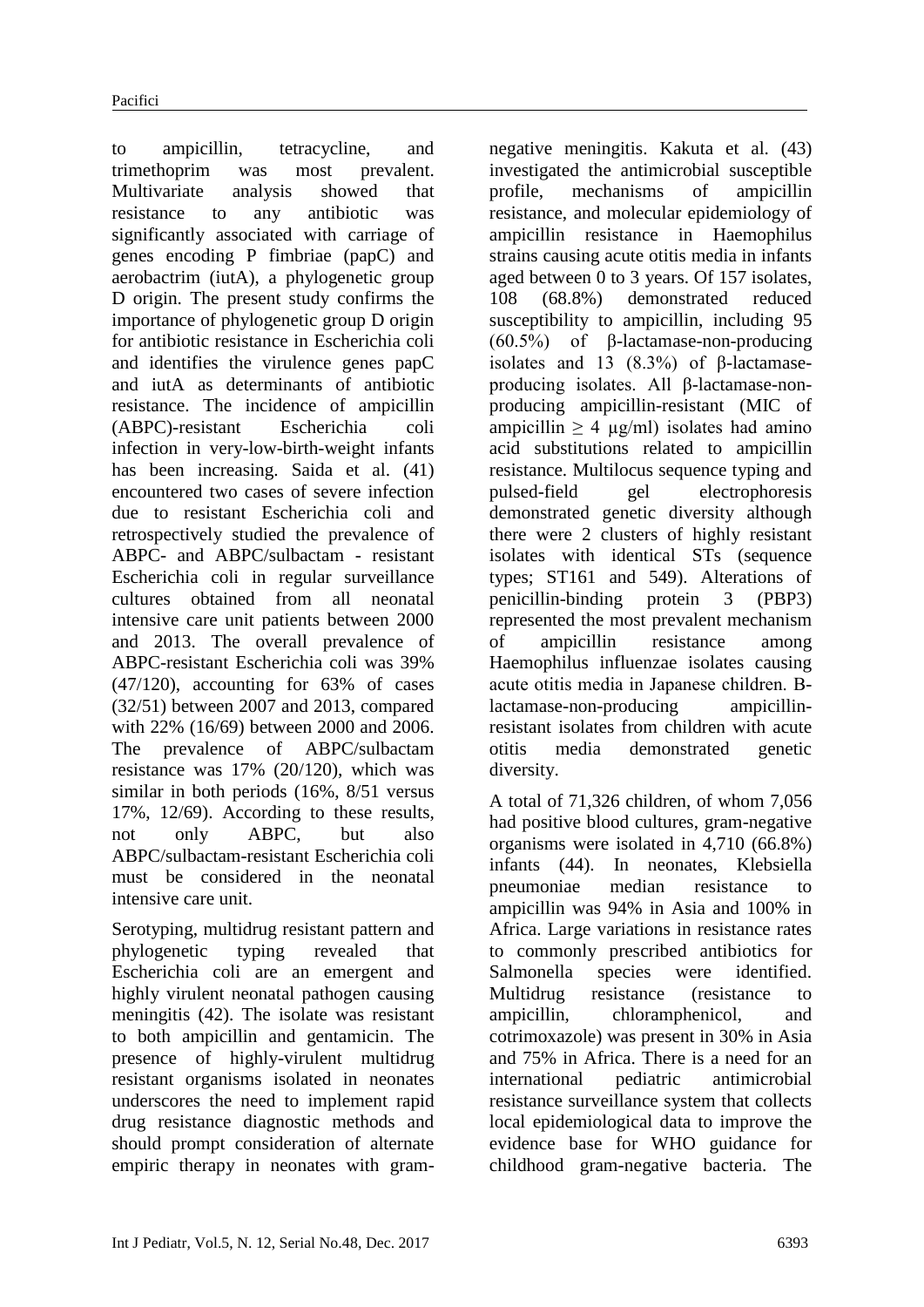main resistance mechanism against aminopenicillin is conferred by βlactamase production, which can be inhibited by clavulanate or sulbactam. The β-lactamase negative ampicillin resistance has been reported due to mutations in the penicillin-binding protein 3 (PBP3). The prevalence of β-lactamase negative ampicillin resistance varies considerably in different countries. In Germany, Lam et al. (45) analyzed 704 culture positive cases with bacteremia or detection of Haemophilus influenzae in cerebrospinal fluid; 82 isolates (11.6%) were phenotypically resistant to ampicillin. Among these isolates, 65 (79.3%) showed β-lactamase production, and 17 isolates (20.7%) were phenotypic β-lactamase negative ampicillin resistance of Haemophilus influenzae. The proportion of ampicillin resistant isolates remained stable over the observation period. Analysis of the PBP3 sequences of 133 isolates with different susceptibility phenotypes including susceptibility, βlactamase negative ampicillin resistance, and β-lactamase positive isolates, revealed a high genetic diversity. Previously described PBP3 mutations were associated with elevated MIC values, albeit not exclusively, since few highly susceptible strains were found to be positive for the mutations. Furthermore, since ampicillin susceptible strains with elevated MIC values frequently harbored these mutations, prediction of the resistance phenotype using ftsl sequencing appears to be impossible.

Blood cultures were performed on admitted neonates (age, 0 to 28 days) to rule out sepsis (46). Out of 1,000 screened blood cultures, 87 (8.7%) reported as positive and the gram-positive and gramnegative bacteria for 21 (24.1%) and 66 (75.9%), respectively. The most common gram-positive organisms were Coagulase Negative Staphylococcus Aureus (18.4%) and Staphylococcus Aureus (4.8%), and

gram-negative organisms were Acinetobacter (34.4%) Pseudomonas (21.8%) and Klebsiella species (6.9%). The susceptibilities were remarkable low to ampicillin (20%) and cefotaxime (29.6%) for both gram-positive and gramnegative isolates. Gram-negative bacteria showed high level of resistance to ampicillin. Mohammadi et al. (47) determined neonatal bacteremia isolates and their antibiotic resistance pattern in a neonatal intensive care unit in Iran. A total of 355 blood cultures from suspected cases of sepsis were processed, of which 27 (7.6%) were positive for bacterial growth. Of the 27 isolates, 20 (74%) were staphylococcus species as the leading cause of bacteremia. The incidence of gram-negative bacteria was 14.8%. The isolated bacteria were resistant to commonly used antibiotics. Maximum resistance among Staphylococcus species was against penicillin and ampicillin. The spectrum of neonatal bacteremia as seen in the neonatal intensive care confirmed the importance of pathogens such as Staphylococcus species. Penicillin, ampicillin and cotrimoxazole resistance was high in these isolates with high mecA gene carriage.

Ecker et al. (48) investigated if changes have occurred in the causative pathogens/or antibiotic susceptibility profiles in early onset neonatal infections since initiation of group B streptococcus prophylaxis and determined the risk factors for ampicillin and penicillin resistant microorganisms. Data on 220 infants with positive blood, urine, or cerebrospinal fluid cultures for bacteria or fungi at  $\leq 7$  days of age were examined in three epochs, based on intrapartum antibiotic prophylactic practices. Pathogens and antibiotic resistance were compared among epochs. A significant decrease in the group B streptococcus infections occurred over time, with no change in the incidence of other pathogens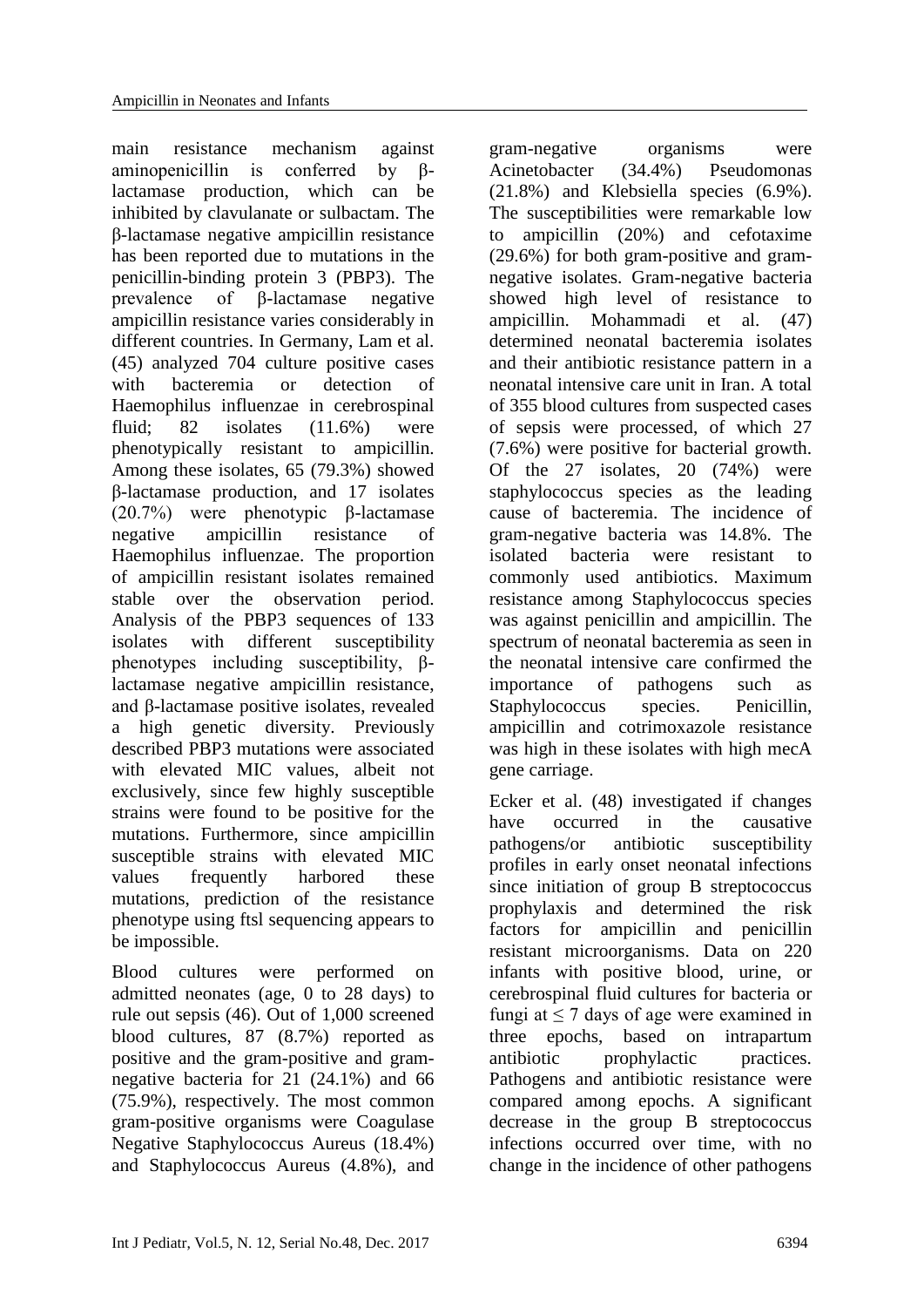or the emergence of antibiotic resistance, including the very low-birth-weight population. In regression analysis, ampicillin resistance was associated with male gender (odds ratio [OR]: 3.096). No emergence of antibiotic resistant pathogens was found. Changing microorganisms and increasing antibiotic resistance found in prior studies are likely multi-factorial. There were 159 episodes of sepsis (81 urban and 77 rural) affecting 158 neonates (49). Gram-negative bacilli caused 117 infections (68%) and predominated at both centers in both early and late sepsis. Klebsiella pneumoniae was the commonest organism, causing 61 infections (38.3%). In early sepsis (0 to 2 days of age), nonfermenting gram-negative bacilli caused 42.1% of infections at the urban centre and there were no cases of early group B streptococcus sepsis. Late onset sepsis was mainly caused by gram-negative bacilli at both centers. Multi-drug resistance of over 80% of early-onset gram-negative organisms to ampicillin, third generation cephalosporins and gentamicin indicates that these multi-resistant organisms are almost certainly circulating widely in the community. The overall mortality from early sepsis was 27.3% (9 of 33) and from late sepsis was 26.2% (33 of 126). Gramnegative bacilli caused all deaths from early sepsis and 87.5% of deaths from late sepsis. In total, 216 neonatal blood culture samples were processed, of which 100 (46.3%) grew potential pathogens (51).

Gram-negative infection was predominant (58/100 cases) mainly caused by enteric gram-negative bacteria. Klebsiella pneumoniae was the most common gramnegative isolate. The emergence of fungal infection was observed, with 40% of the infection caused by yeast. Gram-negative organisms exhibited 100% resistance to ampicillin. Gastrointestinal symptoms were highly specific for fungal infections. One-third of infants  $(n = 29)$ , who developed culture-positive sepsis died. The present study attempted to provide data for evidence-based antibiotic therapy given to sick infants in rural units in India. Out of 190 neonates admitted to the neonatal intensive care unit, 60 (31.57%) showed blood culture positive (50). Ninety-five percent cases were due to early onset septicemia. Thirty-one neonates had gramnegative septicemia, 27 neonates had gram-positive septicemia and two had candidal infection. Seventy percent grampositive isolates were resistant to penicillin and 90% gram-negative were resistant to ampicillin. There is an increasing trend of antibiotic resistance to the commonly used drugs. Continuous surveillance for antibiotic susceptibility should be done to look for resistance pattern.

A total of 106 nosocomial sepsis attacks were found in 100 neonates, 72 neonates were preterm (52). Gram-negative bacteria were isolated at a rate of 70.8%, grampositive were 22.6%, and Candida species were 6.6%. The most commonly isolated microorganisms were, in order of frequency, Klebsiella species (39.6%), Pseudomonas aeruginosa (11.3%) and Coagulase-negative staphylococci (9.4%). During the study, 12 of 28 term neonates (42.9%) and 26 of the 72 preterm neonates (36.1%) died due to nosocomial sepsis, with a mortality rate of 38%. Resistance to ampicillin was 100% in gram-negative bacteria. Blood culture was done for 997 neonates with suspected clinical sepsis (53). The incidence of culture proven neonatal sepsis among inborn neonates was 14.8 per 1,000 live births. The proportion of culture positive sepsis for outborn infants admitted in neonatal intensive care unit was 8.3%. Gramnegative etiology was predominant (71.6%), with Klebsiella pneumoniae being the most common isolate. The etiology of early onset and late onset sepsis was similar. The resistance to ampicillin was 98.3%. A total of 533 infants were admitted to the new born unit.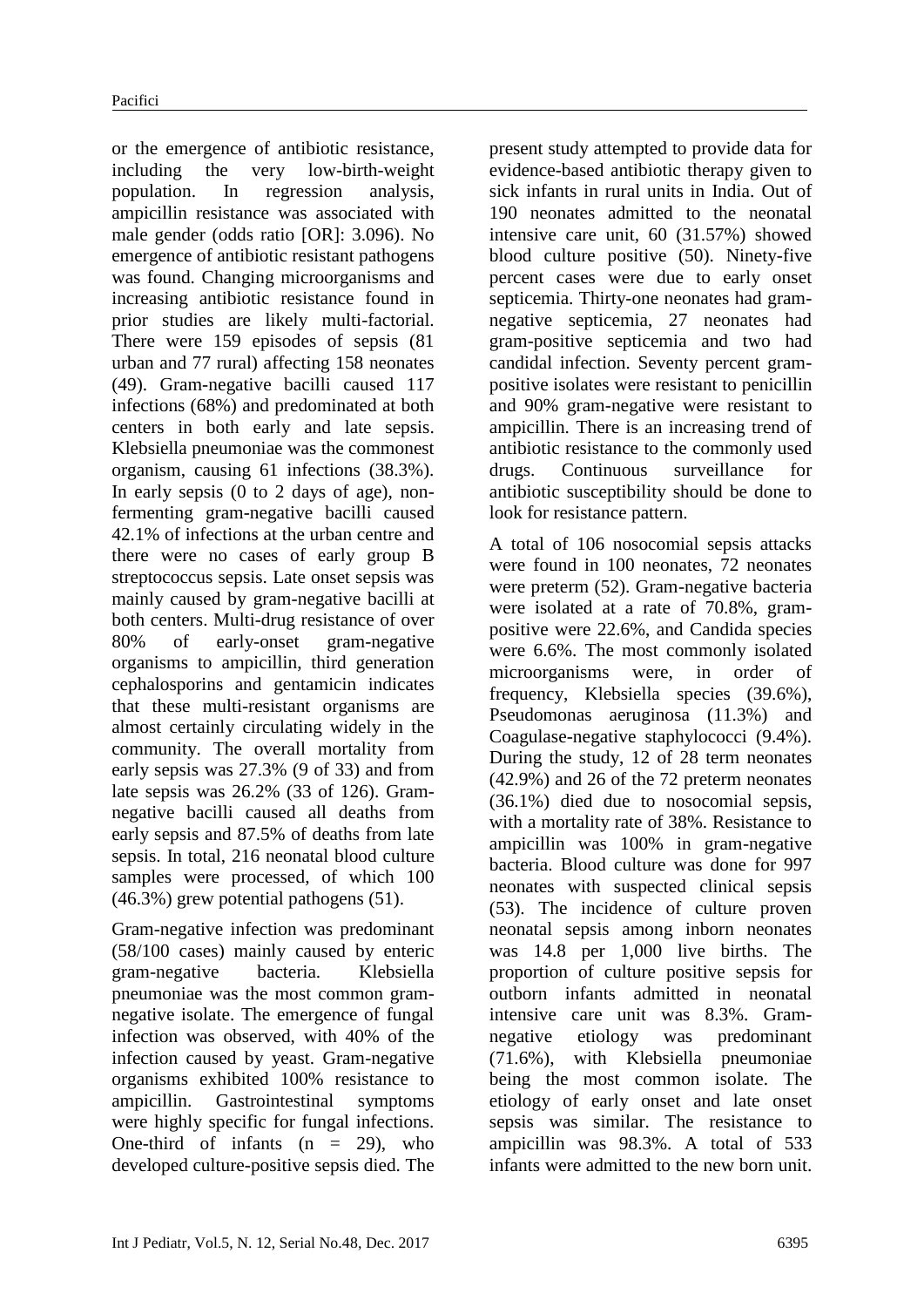Seventy-four (13.9%) had confirmed sepsis from blood culture (54). The case fatality rate was 36.5%. Place and mode of delivery, antenatal clinic attendance and premature rupture of membranes did not increase the rate of sepsis. The common organisms isolated were gram-negative organisms ( $n= 60$ ) (66.6%), while grampositive organisms were 30 (33.4%). Antibiotic sensitivity revealed high resistance to ampicillin. One-hundred and eighteen newborns in the neonatal intensive care unit group  $(n = 38)$ , the neonates the ward group  $(n = 36)$ , and the control group ( $n = 44$ ) were enrolled (55). Three or four stool samples were obtained from each infant, 15 days apart. Bacterial growth in Eosin Methylene Blue agar plus 10 µg/ml ampicillin was considered to be ampicillin-resistant bacteria, and antibiotic susceptibility, and extended spectrum βlactamases production was investigated in those bacteria. Colonization with ampicillin-resistant commensal fecal flora microorganisms was determined in 75.2% of 367 stool samples. Klebsiella species, and Escherichia coli were found in 59% and 41% of the samples, respectively. The lowest rate of ampicillin-resistant bacteria colonization was determined in the neonatal intensive care unit group. Microorganisms producing extended spectrum β-lactamases production were identified in 33.7% of 367 stool samples. Fifty-one and 73 of ampicillin-resistant Escherichia coli and Klebsiella species isolates were determined to produce extended spectrum β-lactamases, respectively. There was no difference with respect to colonization with extended spectrum β-lactamases-production microorganisms between the three groups.

A total of 455 of Haemophilus influenzae strains were isolated from children with meningitis ( $n = 425$ ) and pneumonia ( $n =$ 30), and an additional 68 Haemophilus influenzae type B meningitis cases were detected by latex agglutination testing

(56). Overall, 35% of pyrogenic meningitis cases were a result of Haemophilus influenzae, 97.1% of which were Haemophilus influenzae type B. Most (91.4%) cases occurred during the first year of life. Resistance to ampicillin was 32.5%. There was a trend toward increasing resistance for ampicillin. Resistance to ampicillin was associated with increased sequelae compared with the children infected with susceptible strains (31% [23/75] versus 11% [21/183]; p<0.001). A total of 212 organisms were isolated. These included Staphylococcus aureus (n = 65), Klebsiella pneumoniae (n  $=73$ ), Acinetobacter baumanii (n  $= 23$ ), Escherichia coli (n = 22), Enterobacter cloacae (n = 18), Citrobacter diversus (n = 5), Pseudomonas aeruginosa ( $n = 4$ ), and group B streptococcus  $(n = 2)$  (57). More than 90% gram-negative rods were resistant to ampicillin.

Antibiotic susceptibility of 40 isolates was detected by the standard disk diffusion method according to the National Committee for Clinical Laboratory Standards Guidelines (58). The doubledisk synergy method was used to determine the extended-spectrum βlactamase activity, which is associated with resistance to β-lactam antibiotics, ampicillin was resistant. With the increasing incidence of antimicrobial resistance, which poses a clinically significant risk to vulnerably patients, it is important that clinical microbiology laboratories have accurate and timely information concerning the strains of bacteria present to enable them to predict which antibiotics are likely to be effective in treating the infections they may cause.

## **3-6. Pharmacokinetics of ampicillin in neonates and infants**

Cies et al. (59) described the population pharmacokinetics and pharmacodynamics target attainment of ampicillin in 13 neonates with hypoxic-ischemic encephalopathy undergoing controlled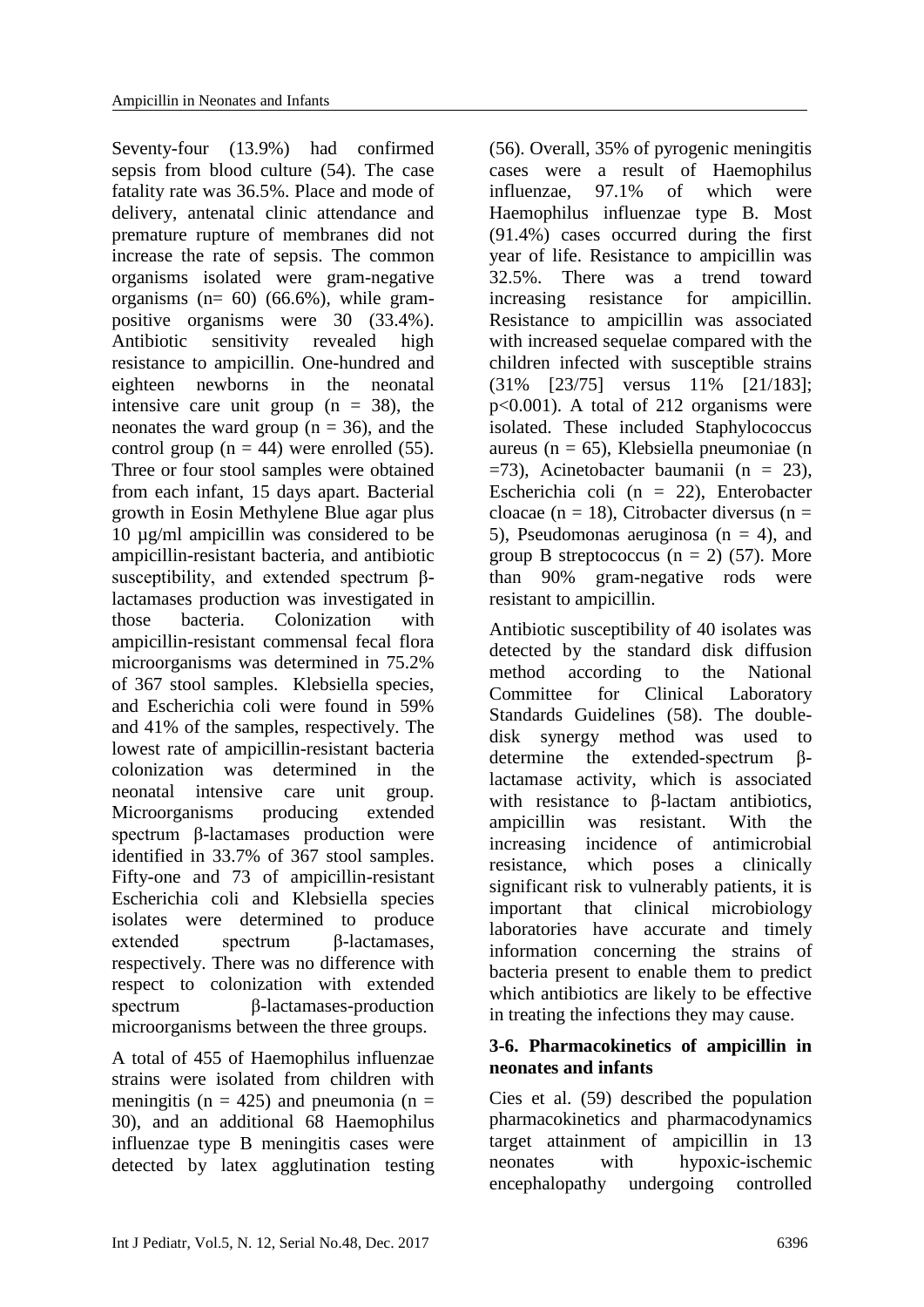hypothermia. Ampicillin was administered intravenously at the dosage of 100 mg/kg/dose every 8 hours. Blood (0.5 ml) was collected at 8, 10, and 14 hours. The neonates had a median gestational age of 39 weeks, the mean+ standard deviation (SD) birth weight was 3,340+610 mg, and the estimated glomerular filtration rate was  $43+12.6$  ml/min/1.73 m<sup>2</sup>. Ampicillin concentrations were best described by a two-compartment model with gestational age as a covariate with allometric scaling on total body clearance. The mean + SD total body clearance for the population was 0.43+0.12 ml/min/kg (median 0.36 ml/min/kg). The distribution volume of the central compartment was 0.35+0.46 l/kg, and the calculated population estimate for the total distribution volume was 0.52+0.28 l/kg. Dosing regimens of 25 and 50 mg/kg/dose every 24 hours provided for an appropriate pharmacodynamic target of 50% and 100% fT>MIC. Dosing regimens of ampicillin 25 and 50 mg/kg/day were able achieve optimal probability of target attainment against all susceptible gramnegative and gram-positive bacteria in a population of neonates with hypoxicischemic encephalopathy receiving controlled hypothermia.

**Table.1** shows the individual ampicillin population pharmacokinetic parameters for 13 neonates, and **Table.2** shows the ampicillin population pharmacokinetic parameter estimates for 13 neonates. The mean + SD and the median of ampicillin clearance were 0.43+12 and 0.36 ml/min/kg, respectively. The distribution volume of the central comportment was 0.35+0.46 l/kg. The calculated population estimate for the total body distribution volume was 0.52+0.28 l/kg. Tremoulet et al. (60) studied the pharmacokinetics of ampicillin in 73 neonates. The indications for ampicillin treatment were presumed or confirmed infections ( $n = 38$ ), sepsis ( $n =$ 31), necrotizing enterocolitis (n = 2), abdominal procedure  $(n = 2)$ , meconium ileus with peritonitis  $(n = 1)$ , and pneumonia  $(n = 1)$ . The pharmacokinetic parameters of ampicillin are summarized in **Table.3**. Tremoulet et al. (60) conducted an open-label, multicenter, opportunistic, prospective pharmacokinetic study of ampicillin in 73 neonates stratified by gestational age ( $\leq$  34 or  $>$  34 weeks) and postnatal age  $( \leq 7 \text{ or } > 7 \text{ days}).$ The gestational age ranged from 24 to 41 weeks (median, 36 weeks), and the postnatal age ranged from 0 to 25 days (median, 5 days). The median ampicillin dose ranged from 100 to 300 mg/kg/day (median, 200 mg/kg/day) administered every 6 to 12 hours. The postmenstrual age and serum creatinine concentration were covariates for ampicillin clearance.

A simplified dosing regimen of 50 mg/kg every 12 hours was administered to 73 neonates with a gestational age  $\leq$  34 weeks and a postnatal age  $\leq$  7 days, 75 mg/kg every 12 hours were administered to neonates with a gestational of  $\leq$  34 weeks and a postnatal age  $> 8$  and  $\leq 28$  days, and 50 mg/kg every 8 hours were administered to neonates with a gestational age  $> 34$ weeks and a postnatal age  $\leq 28$  days. This ampicillin regimen achieved the surrogate efficacy target in 90% of simulated subjects.

**Table.3** summarizes the median and range of ampicillin clearance, distribution volume and half-life in 73 neonates. Ampicillin clearance and half-life were associated with neonatal development. Therefore, the ampicillin clearance increased, and consequently the ampicillin half-life decreased with neonatal maturation. Serum half-life of ampicillin decreased rapidly in the first 2 weeks of life as a result of ampicillin clearance increase. The distribution volume of ampicillin was 0.40 l/kg in all studied subjects and was not influenced by neonatal maturation. Yoshioka et al. (61) administered ampicillin to 3 full-term newborn infants by continuous intravenous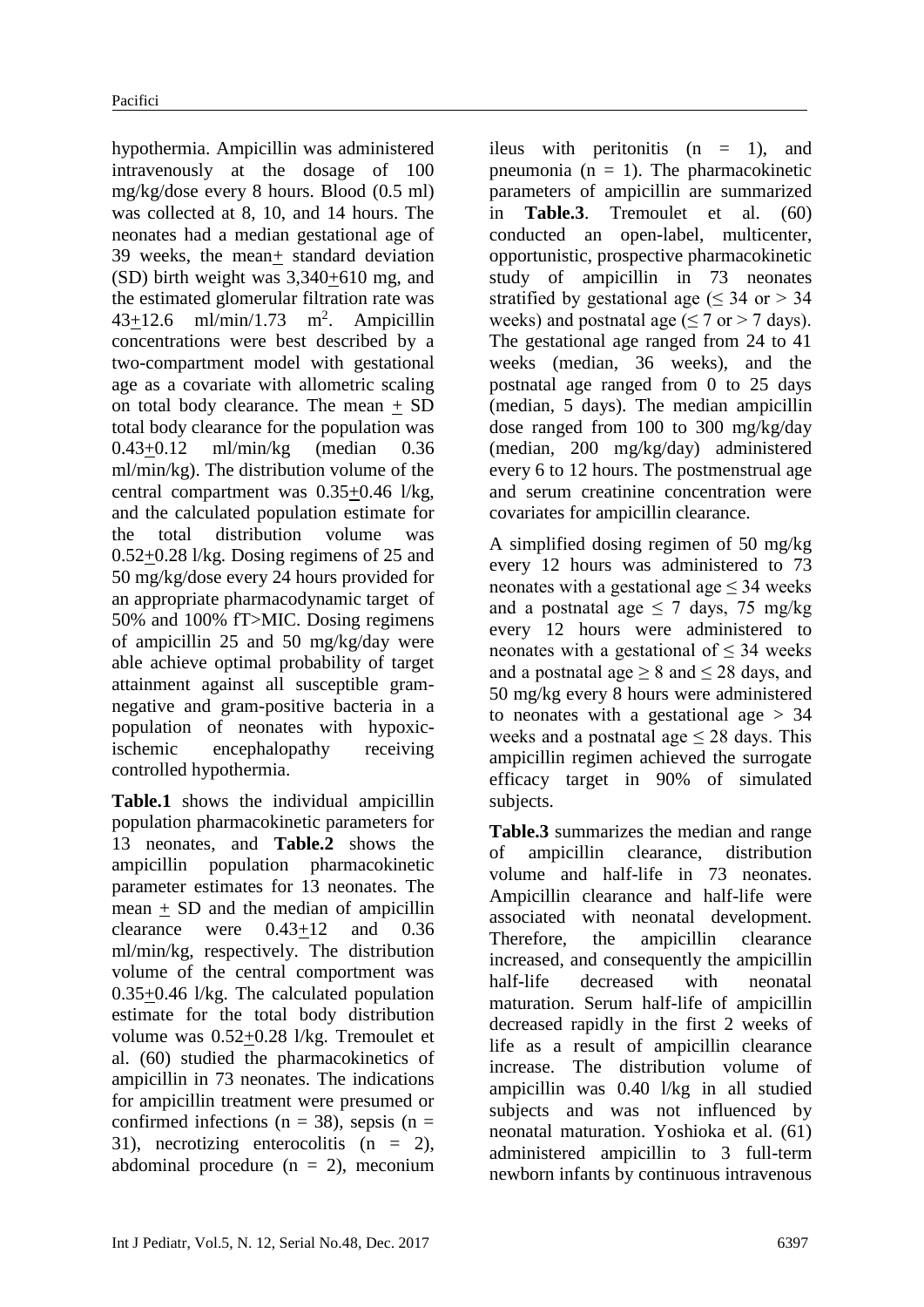infusion. The demographic data of neonates and the kinetic parameters of ampicillin are shown in **Table.4**. Samples of blood were taken at appropriate intervals by means of heel puncture during

and 6 hours after the infusion. The serum ampicillin level initially rose rapidly, then rose more slowly, and reached a plateau at 3 to 6 hours.

**Table-1**: The Individual ampicillin population pharmacokinetic parameter estimates for 13 neonates, by Cies et al. (59).

| Patient<br>N <sub>0</sub> | Gestational<br>age (weeks) | Birth weight<br>(grams) | eGFR<br>(ml/min/1.<br>$73 \text{ m}^2$ ) | Half-life<br>(hours) | Vc(1/kg)    | Vd (l/kg)   | Cl<br>(ml/min/1.73)<br>$m2$ ) |
|---------------------------|----------------------------|-------------------------|------------------------------------------|----------------------|-------------|-------------|-------------------------------|
| $\mathbf{1}$              | 37                         | 2,945                   | 27.4                                     | 28.52                | 0.17        | 0.92        | 0.40                          |
| $\overline{2}$            | 41                         | 3,737                   | 37.7                                     | 19.19                | 0.03        | 0.44        | 0.47                          |
| 3                         | 39                         | 3,440                   | 28.7                                     | 19.54                | 0.03        | 0.48        | 0.50                          |
| $\overline{4}$            | 38                         | 2,975                   | 44.2                                     | 17.01                | 0.46        | 1.03        | 0.72                          |
| 5                         | 40                         | 2,415                   | 54.1                                     | 14.65                | 0.03        | 0.42        | 0.50                          |
| 6                         | 40                         | 3,170                   | 46.3                                     | 29.76                | 0.05        | 0.71        | 0.38                          |
| 7                         | 40                         | 4,850                   | 36.2                                     | 16.16                | 0.29        | 0.64        | 0.47                          |
| 8                         | 39                         | 3,218                   | 46.6                                     | 13.72                | 0.02        | 0.27        | 0.37                          |
| 9                         | 36                         | 2,710                   | 41.7                                     | 17.11                | 0.11        | 0.53        | 0.41                          |
| 10                        | 36                         | 3,215                   | 33.0                                     | 10.83                | 0.02        | 0.18        | 0.35                          |
| 11                        | 39                         | 3,760                   | 49.6                                     | 10.35                | 0.02        | 0.14        | 0.31                          |
| 12                        | 38                         | 3,165                   | 38.1                                     | 9.42                 | 0.05        | 0.23        | 0.37                          |
| 13                        | 41                         | 3,757                   | 75.7                                     | 29.73                | 0.04        | 0.60        | 0.32                          |
| Mean<br>$\pm$ SD          | $38.8 + 1.70$              | $3,351+607$             | $43.0 \pm 12.6$                          | $18.1 + 7.1$         | $0.10+0.13$ | $0.50+0.27$ | $0.43 + 0.11$                 |

 $eGFR$  = estimated glomerular filtration rate; Vc = volume of the central compartment; Vd = total distribution volume;  $Cl = \text{clearance}$ ;  $SD = \text{standard deviation}$ .

| Table-2: The Ampicillin population pharmacokinetic parameter estimates for 13 neonates, by Cies et |  |  |
|----------------------------------------------------------------------------------------------------|--|--|
| al. $(59)$ .                                                                                       |  |  |

| <b>Statistics</b> | Cl (ml/min/kg) | Vc(1/kg) | $Kep$<br>(hours <sup>-1</sup> ) | $Kpc$ (hours <sup>-1</sup> ) |
|-------------------|----------------|----------|---------------------------------|------------------------------|
| Mean              | 0.43           | 0.35     | 1.1                             | 0.23                         |
| <b>SD</b>         | 0.12           | 0.46     | 0.22                            | 0.21                         |
| Median            | 0.36           | 0.13     | 1.1                             | 0.13                         |

 $Cl =$  clearance;  $Vc =$  volume of the central compartment;  $Kcp =$  intercompartmental transfer rate constant from the central to peripheral compartment; Kpc = intercompartmental transfer rate constant from the peripheral to central compartment; SD: standard deviation.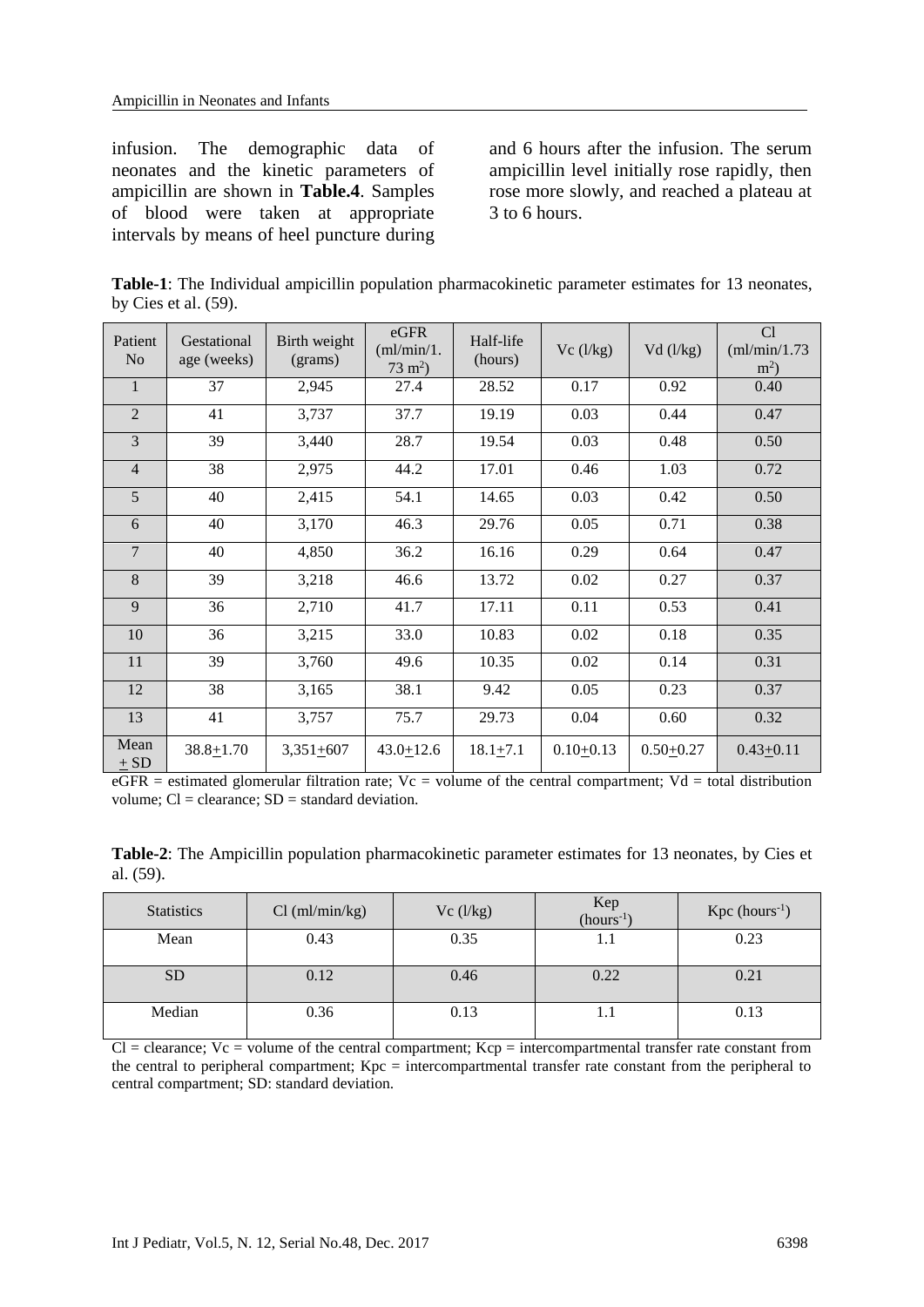| Variables |                    |                            |                               |                          |                                  |                          | Steady-state     |                            |  |
|-----------|--------------------|----------------------------|-------------------------------|--------------------------|----------------------------------|--------------------------|------------------|----------------------------|--|
|           |                    |                            |                               |                          |                                  |                          |                  | concentration $(\mu g/ml)$ |  |
| Parameter | Number<br>of cases | Postnatal<br>age<br>(days) | Gestational<br>age<br>(weeks) | Clearance<br>(l/h/kg)    | Distribution<br>volume<br>(l/kg) | Half-<br>life<br>(hours) | Minimum          | Maximum                    |  |
| Group 1   | 21                 | 1.0<br>$(0.0-7.0)$         | 32.3<br>$(24.0 - 34.0)$       | 0.055<br>$(0.03 - 0.07)$ | 0.40<br>$(0.40 - 0.40)$          | 5.0<br>$(3.9-9.4)$       | 77<br>$(36-320)$ | 318<br>$(244-563)$         |  |
| Group 2   | 7                  | 16.0<br>$(9.0-21.0)$       | 26.1<br>$(25.0 - 32.0)$       | 0.070<br>$(0.03 - 0.07)$ | 0.40<br>$(0.40 - 0.41)$          | 4.0<br>$(3.8-8.3)$       | 33<br>$(21-145)$ | 266<br>$(159-368)$         |  |
| Group 3   | 27                 | 2.0<br>$(0.0-7.0)$         | 38.0<br>$(34.0 - 41.0)$       | 0.086<br>$(0.04 - 0.13)$ | 0.40<br>$(0.40 - 0.40)$          | 3.2<br>$(2.2-6.2)$       | 48<br>$(5-173)$  | 274<br>$(127-413)$         |  |
| Group 4   | 18                 | 12.5<br>$(8.0-25.0)$       | 38.8<br>$(35.0 - 41.0)$       | 0.11<br>$(0.06 - 0.13)$  | 0.40<br>$(0.40 - 0.41)$          | 2.4<br>$(2.1 - 4.7)$     | 28<br>$(5-129)$  | 246<br>$(138-203)$         |  |
| Overall   | 73                 | 5.0<br>$(0.0-25.0)$        | 36.1<br>$(24.0 - 41.0)$       | 0.072<br>$(0.03 - 0.13)$ | 0.40<br>$(0.40 - 0.41)$          | 3.3<br>$(2.1-9.4)$       | 47<br>$(5-320)$  | 281<br>$(127-563)$         |  |

**Table-3**: The Individual empirical Bayesian post hoc parameter estimated in 73 neonates. The figures are medians and range, by Tremoulet et al. (60).

**Table-4**: Calculated values for elimination rate constant  $(K_1)$ , distribution volume (V), and  $K_1V$ distribution volume during the continuous intravenous infusion of ampicillin; k2 was the elimination rate constant of ampicillin during the infusion, and the biological half-life  $(T_{1/2})$  after the infusion was stopped, by Yoshioka et al. (61).

| Variables |           |     |     | During infusion            |          |           | After infusion             |                   |
|-----------|-----------|-----|-----|----------------------------|----------|-----------|----------------------------|-------------------|
| Infant    | <b>BW</b> | PA  | IR  | $K_1$ (min <sup>-1</sup> ) | $V$ (ml) | $Kv$ (ml) | $K_2$ (min <sup>-1</sup> ) | $T_{1/2}$ (hours) |
|           | 3,020     | 4   | 210 | 0.0113                     | 792      | 8.9       | 0.0061                     | 1.90              |
| 2         | 2,770     | 4   | 192 | 0.030                      | 1067     | 13.9      | 0.0042                     | 2.75              |
| 3         | 3,120     | 2   | 108 | 0.0171                     | 829      | 14.1      | 0.0056                     | 2.07              |
| Average   | 2,947     | 3.3 |     | 0.0138                     | 896      | 12.3      | 0.0053                     | 2.24              |

 $BW = body weight (grams); PA = postnatal age (days); IR = infusion rate (mg ampicillin/kg per min).$ 

#### **4-DISCUSSION**

 Septicemia is an important cause of morbidity and mortality. Group-B βhemolytic streptococci and Escherichia coli are the major causes of septicemia in neonates. Currently recommended initial therapy of septicemia consists of ampicillin and gentamicin. The addition of vancomycin is indicated when septicemia is caused by staphylococcal species. When septicemia is caused by aminoglycosideresistant gram-negative bacteria, the use of a third-generation cephalosporin is indicated (9). Clark et al. (12) compared the treatment of ampicillin and cefotaxime with the treatment of ampicillin and gentamicin in neonates 3 days old.

Neonates treated with ampicillin/cefotaxime were more likely to die and were less likely to be discharged to home or further care than neonates treated with ampicillin/gentamicin. Terrone et al. (13) evaluated the relationship between neonatal death caused by sepsis associated with ampicillin-resistant organisms and length of antibiotic exposure. Of the 78 neonatal deaths, 35 met the inclusion criteria. There were 8 cases of sepsis from ampicillin-resistant Escherichia coli and 27 cases caused by other organisms. There was a statistically significant difference between the mean number of doses of ampicillin received by the ampicillinresistant Escherichia coli group (17.6+5.5)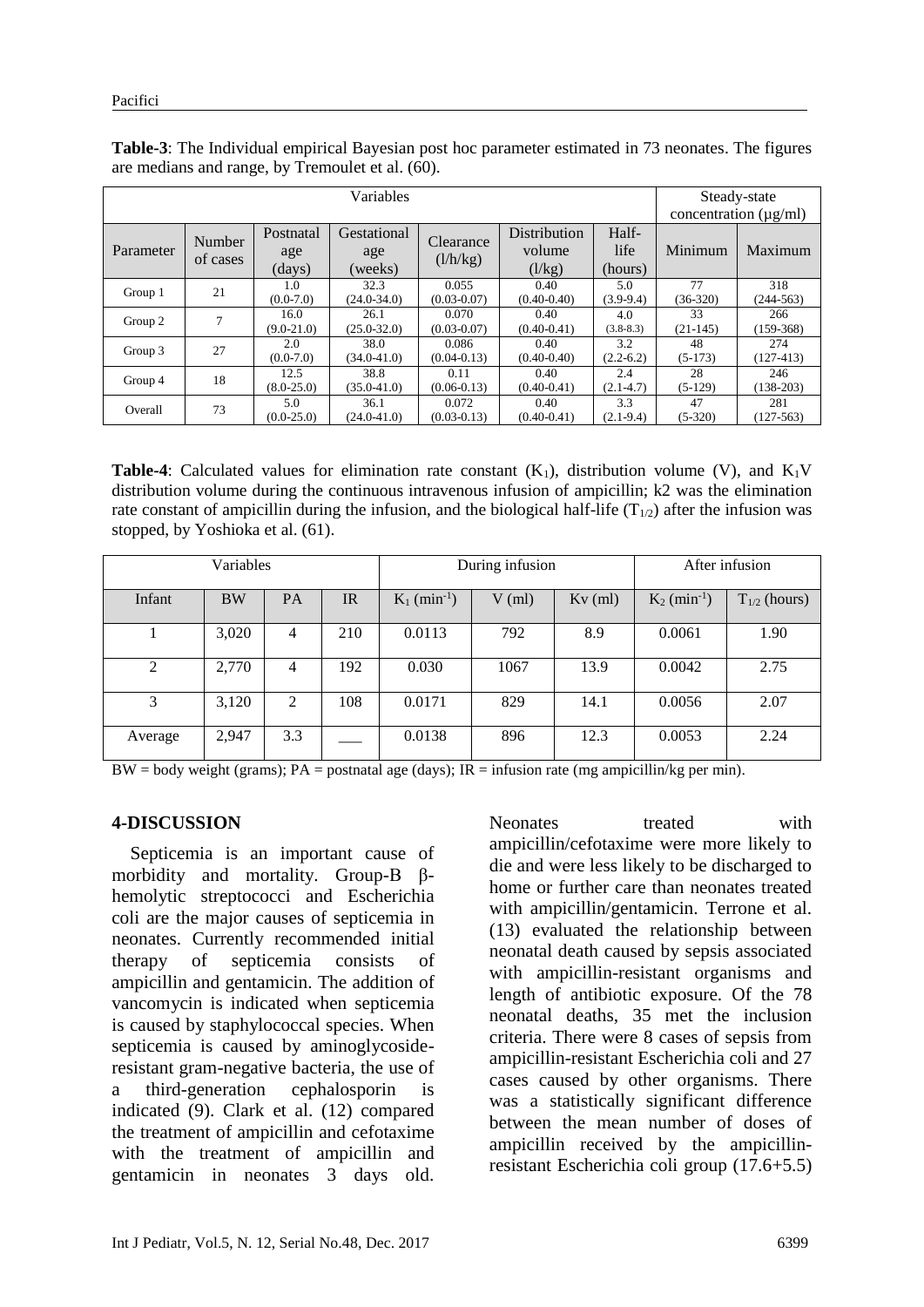compared with the other organisms group  $(4.9+3.6)$  (p < 0.001). The administration of gentamicin at least 1 hour before administration of ampicillin in neonates has been advocated because of in vitro inactivation of aminoglycosides by betalactam antibiotics. This method would cause a delay in ampicillin dosing in the treatment of serious bacterial infections and unnecessarily complicate nursing procedures. Daly et al. (14) studied the effect of varying concentrations of ampicillin (50, 100, 200, and 400 µg/ml) on aminoglycosidic antibiotics in vitro with the use of stock solutions diluted in pooled sera obtained from cord blood and incubated samples at 25 degrees C, 37 degrees C, and 40 degrees C. Daly et al. (14) found inactivation of aminoglycosides to be dependent on time, temperature, and ampicillin concentration, but the degree of inactivation was small and does not support temporal separation of parenteral administration of ampicillin and aminoglycosides to neonates.

The impact of ampicillin and cefuroxime on the bacterial flora of neonates was examined in a neonatal intensive care unit (15). For the first period of study (January-September 1989), ampicillin plus gentamicin were used as empirical therapy of infection. During this time, 92.6% of all gram-negative bacilli were resistant to ampicillin and 56.6% to cefuroxime. These percentages decreased significantly ( $p <$ 0.05) to 60.0% and 16.2% respectively, over the next period of study (October 1989-October 1990) when cefuroxime plus gentamicin were used. A decrease in the number of cases of gram-negative bacilli from bacteremia and meningitis was also significant (from 21.2% to 11.2%), and this correlated with a decline in the occurrence of Klebsiella pneumoniae. However, the number of enterococcal isolates and cases of enterococcal bacteremia increased. These observations underline the important effect of ampicillin and cefuroxime in modulating the bacterial flora and its antibiotic resistance in patients on a neonatal intensive care unit. Tessin et al. (16) evaluated 365 pathogens isolated from neonatal blood and/or cerebrospinal fluid and 91% were sensitive to either ampicillin or aminoglycosides or both. Ampicillin resistance was mainly found in very-low-birth-weight infants with late-onset infections, in which aerobic gram-negative rods were common pathogens. In early-late infections, the group B streptococci was the predominant cause of infection. The ampicillinaminoglycoside combination was given to 189 cases of septicemia or meningitis. Treatment failed in 36 infection (20%), although all organisms were sensitive to one or both antibiotics.

Ampicillin-aminoglycoside combination can be used as initial treatment of invasive infections in neonates. Umana et al. (17) compared the treatment of aztreonam plus ampicillin ( $n = 75$  neonates) with amikacin plus ampicillin (n = 72 neonates). Bronchopneumonia and infections caused by Pseudomonas species occurred significantly more in amikacin plus ampicillin treated infants compared with neonates treated with aztreonam plus ampicillin group. Thirty-two neonates had bacteriologically documented infections caused by gram-negative enteric bacilli or Pseudomonas. Case fatality rates resulting from the primary infection were 7 and 22% ( $p = 0.011$ ), superinfections occurred in 39% and 34% and treatment failure occurred in 7% and 28% ( $p = 0.036$ ) of the aztreonam/ampicillin and amikacin/ampicillin-treated neonates, respectively. No clinical adverse reactions were observed in either group. Based on these results, aztreonam appears to be more effective than amikacin when used initially with ampicillin for empiric treatment of neonatal bacterial infections. Fifty children with bacterial meningitis were prospectively randomized to receive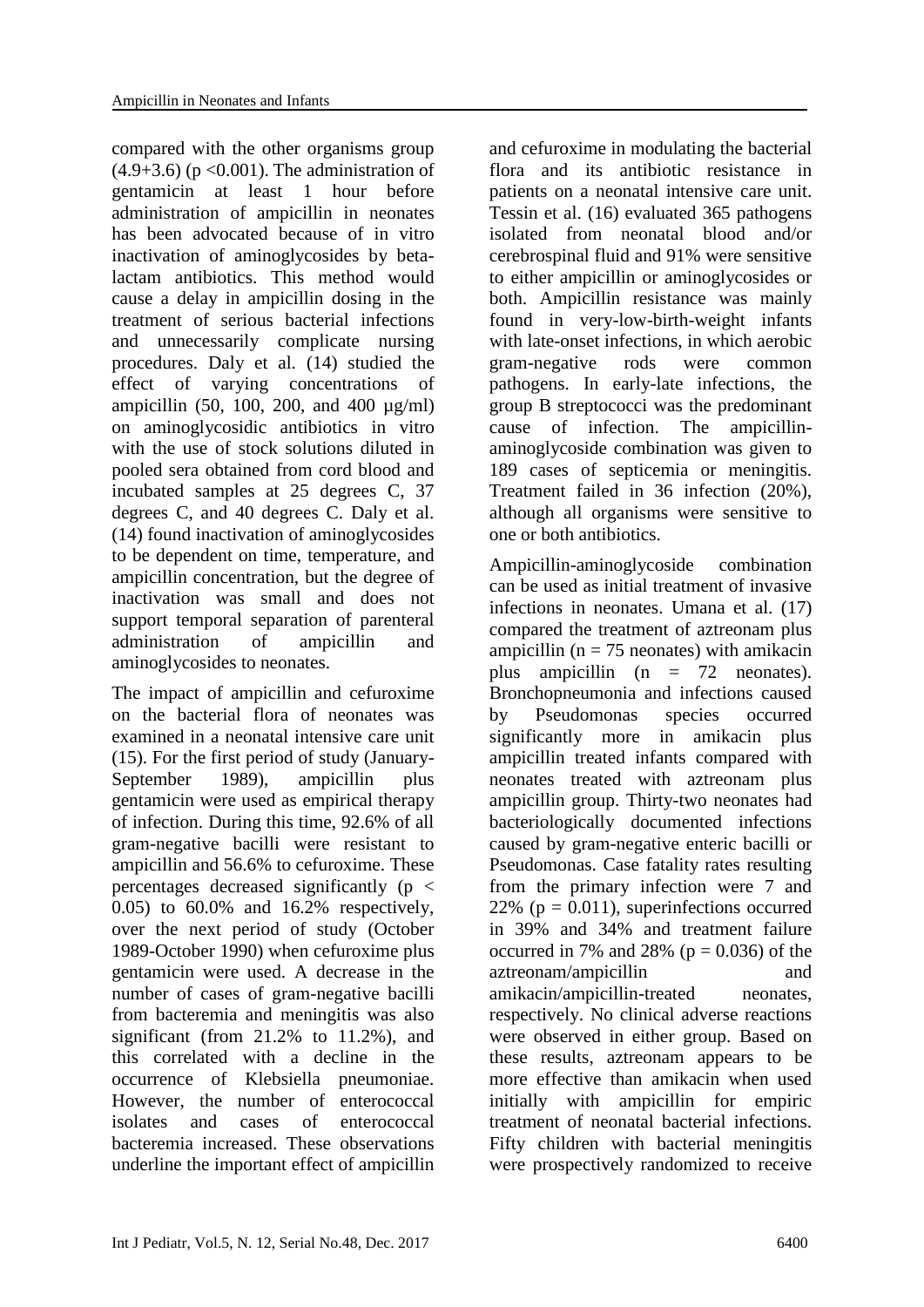cefotaxime (50 mg/kg/dose every 6 hours) or ampicillin and chloramphenicol in standard doses (18). Twenty-three children received cefotaxime and 27 children received standard therapy. Bacterial isolates included Haemophilus influenzae, Streptococcus pneumoniae, Neisseria meningitis, group B streptococci, and Salmonella enteritis. Ten (34%) of the Haemophilus influenzae isolates were resistant to ampicillin, nine on the basis of β-lactamase production.

All strains were susceptible to cefotaxime. Clinical cure rates for the cefotaxime (100%) and standard therapy (96%) groups were similar and survival without detectable sequelae was similar, at 78% and 77%, respectively. The duration of therapy, 11.1+2.4 days versus 11.9+3.9 days, respectively. Cefotaxime was found to be as safe and effective as standard therapy (ampicillin and chloramphenicol) for the treatment of bacterial meningitis in children. Kaplan and Mason (19) evaluated the activity of ampicillin and chloramphenicol on 16 gram-negative isolates from the cerebrospinal fluid of neonates with meningitis. The combination of these antibiotics was synergistic (fractional inhibitory concentration less than  $1.0$ ) against  $11$  of  $16$  (69%) isolates by agar dilution technique and 12 of 16 (75%) isolates by microbroth dilution technique. In kinetic studies, ampicillin and chloramphenicol together exhibited an increased rate of killing against 9 of 14 isolates. Escherichia coli (33%) and group B streptococcus (31%) were the pathogens isolated from 133 neonates (20). Escherichia coli and group B Streptococcus remained the most common causes of bacterial meningitis in the first 90 days of life. For empirical therapy of suspected bacterial meningitis, one should consider a third-generation cephalosporin (plus ampicillin for at least the first month), potentially substituting a carbapenem for the cephalosporin if there is evidence for gram-negative meningitis.

The three major pathogens in developed countries causing meningitis are group B streptococcus, gram-negative rods and Listeria monocytogenes (21). Positive culture of cerebrospinal fluid may be the only way to diagnose neonatal bacterial meningitis and to identify the pathogen. When neonatal bacterial meningitis is suspected, treatment must be aggressive, as soon as possible. The recommended empirical treatment of the neonatal bacterial meningitis is ampicillin, plus an aminoglycoside and a third-generation cephalosporin. Levent et al. (22) enrolled six neonates  $\langle \langle 7 \rangle$  days of life) and 47 neonates  $(2 \ 7 \ \text{days of life})$ . All these neonates were affected by bacterial meningitis. Infants received initial broadspectrum antibiotics such as penicillin (68%), ampicillin (28%), or cefotaxime (4%) for a mean of 21 days (range, 15 to 44 days). Fourteen infants died.

Among survivors, 11 (22%) were neurologically impaired at hospital discharge with manifestations including persistent seizures ( $n = 10$ ), hypertonicity  $(n = 9)$  and dysplasia  $(n = 3)$ . Seizures at admission remained a significant risk factor ( $p = 0.024$ ) by multiple analysis. Additional strategies to prevent group B meningitis are needed. Talbert et al. (23) admitted 4,467 young infants to a Kenyan rural district hospital, 748 (17%) died. Five-hundred-five (11%) had invasive bacterial infections, (10% had bacteremia) and 3% had bacterial meningitis. The case fatality was 33%. The commonest organisms were Klebsiella species, Staphylococcus aureus, Streptococcus pneumoniae, group B streptococcus, Acinetobacter species, Escherichia coli, and group A streptococcus. Eighty-one percent were susceptible to penicillin and/or gentamicin and 84% to ampicillin and/or gentamicin. Invasive bacterial infection is common in outborn young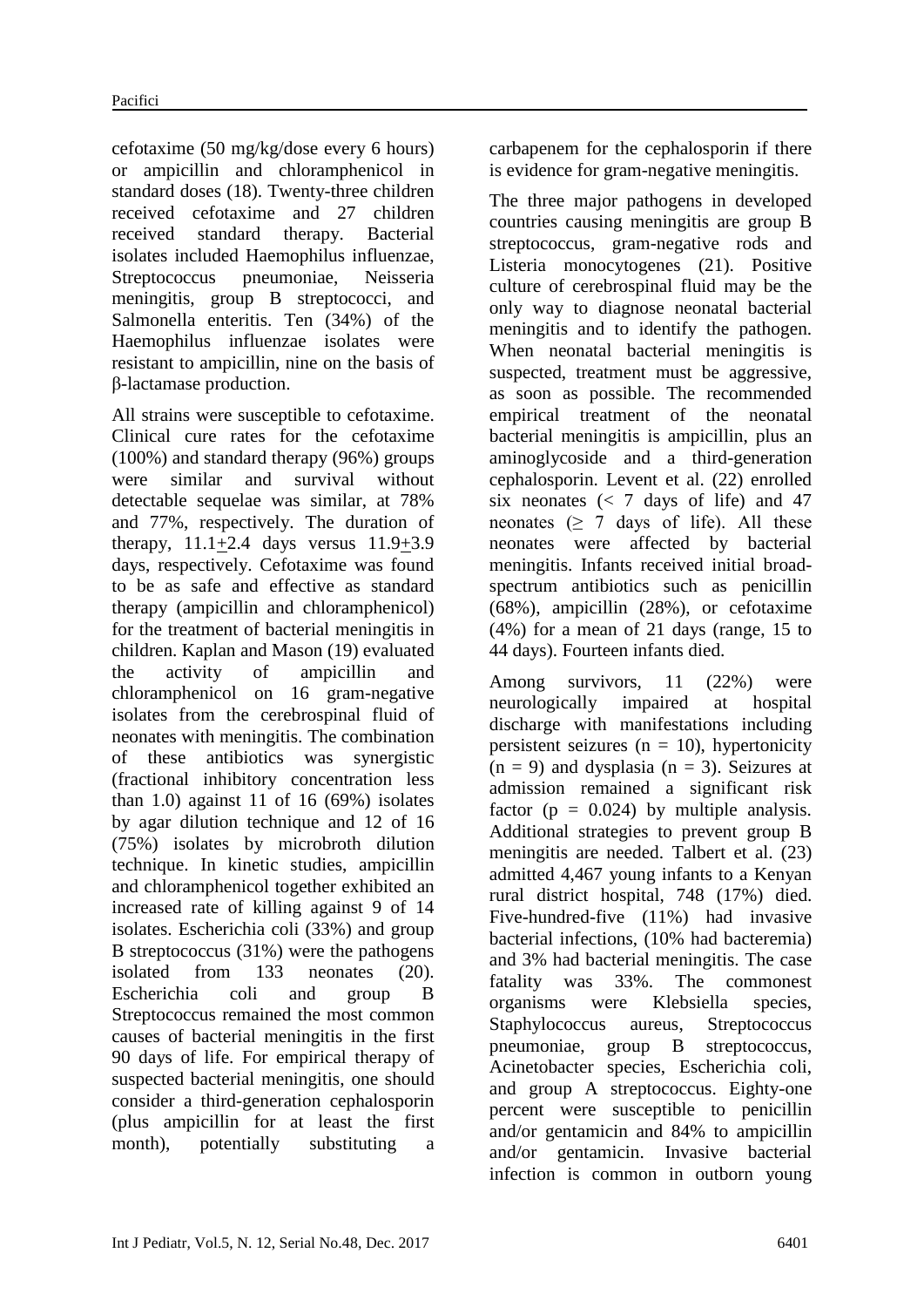infants admitted to African hospitals with a high rate of mortality. Acute bacterial meningitis is one of the most important causes of morbidity and mortality in developing countries (24). Neonatal meningitis is commonly caused by gramnegative organisms such as Escherichia coli, Klebsiella and Pseudomonas, group B streptococci, Listeria, and Staphylococcus. The neonatal bacterial meningitis is best treated with a combination of ampicillin and a third-generation cephalosporin given for 14 to 21 days. Postneonatal meningitis occurs due to Streptococcus pneumoniae, Neisseria meningitis, and Haemophilus. The best therapy is a third-generation cephalosporin and penicillin or ampicillin.

Ampicillin and either gentamicin or cefotaxime are recommended for initial therapy of neonatal bacterial meningitis (25). For the very-low-birth-weight infants who have been in the nursery for a prolonged period of time, organisms such as enterococci and gentamicin-resistant gram-negative enteric bacilli must be considered. Empiric combinations of antibiotics for such neonates would include ampicillin or vancomycin, plus amikacin or cefotaxime. In general, therapy should be continued for 21 days. All neonates should undergo repeat cerebrospinal fluid examination and culture at 48 to 72 hours after initiation of therapy. Chang Chien et al. (26) tested 85 neonates with bacterial meningitis aged from 1 day to 28 days. The most common causative agents were group-B βhemolytic streptococci, Escherichia coli, Proteus mirabilis, and Enterobacter cloacae. Fifth-one (60%) of infants were younger than 7 days old. Among them, dyspnea was the most common clinical manifestation. In neonates older than 7 days, fever and diarrhea were the most frequently side-effects observed. Ampicillin and cefotaxime were the most commonly used antibiotics. Escherichia coli was the leading cause of bacterial meningitis. This therapy was accompanied by a fall in the mortality rate, but a sustained high incidence of complication and sequelae was seen in survivors. A prospective study of neonatal bacterial meningitis was carried out in 53 infants by Daoud et al. (27). The commonest bacterial isolates were Klebsiella species and Enterobacter. The mortality rate and the neurological sequelae were 32% and 39%, respectively. Cefotaxime or ceftazidime plus ampicillin are the most appropriate antibiotics to be used initially. Klass and Klein (28) suggested that presumed bacterial meningitis in infants 5 weeks of age should be treated with thirdgeneration cephalosporins alone or in combination with ampicillin. Alternatively, ampicillin alone or combined with an aminoglycoside or chloramphenicol may be used. Third generation cephalosporins are also drugs of choice for presumed sepsis combined with ampicillin for infants 5 weeks of age.

The synergy of four combinations of antimicrobial agents potentially useful in the treatment of neonatal meningitis was examined with 19 strains of Escherichia coli K1 (29). The degree of synergy, assessed by checkerboard agar dilution of the antimicrobial agents in combination with gentamicin, decreased in the following order: trimethoprim, cefamandole, ampicillin, and chloramphenicol. Significant variation in activity against different strains of Escherichia coli was not observed. Bactericidal activities of the beta-lactam and trimethoprim combinations were similar. Chloramphenicol antagonized the bactericidal effect of gentamicin and of ampicillin plus gentamicin. Sakata (30) measured the  $MIC<sub>90</sub>$  and the MBC<sub>90</sub> values of ampicillin against Streptococcus pyogenes isolated from children with invasive infections. Both MIC<sub>90</sub> and MBC<sub>90</sub> were 0.03 µg/ml. Brandon and Dowzicky (31) observed that ampicillin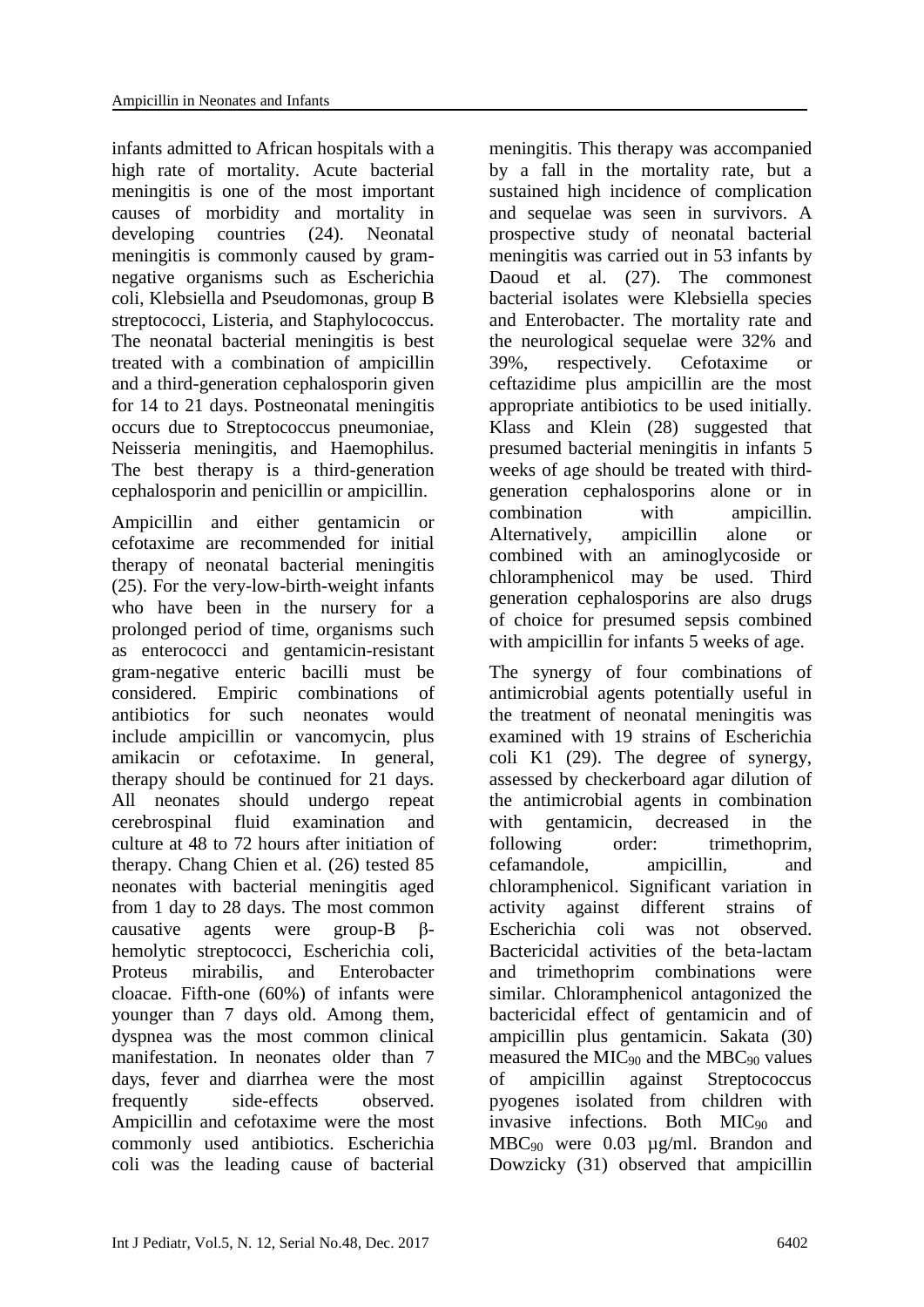and penicillin susceptibility increased significantly during the study period ( $p$ < 0.0001 for both). Enterococcus faecalis isolates were highly susceptible  $(> 97\%)$  to ampicillin. All groups of B streptococcus agalactiae isolates were fully susceptible to ampicillin (32). Based on susceptibility profiles, these data support the use of penicillin or ampicillin for intrapartum chemoprophylaxis to prevent early-onset neonatal group B streptococcus infections (33). Ruess et al. (34) investigated the susceptibility patterns of 190 group B streptococcus strains from neonates and 150 groups B streptococcus from adult women. All isolates were susceptible to ampicillin. Aitmhand et al. (35) studied the levels of antibiotic resistance of 59 Streptococcus agalactiae isolated from neonates in Casablanca. Most of the isolates (86.4%) were recovered from early-onset disease. All strains were susceptible to ampicillin.

Rouse et al. (36) studied the susceptibility profiles of 119 colonizing and 8 invasive strains of group B streptococcus. All colonizing strains and the 8 invasive strains were susceptible or moderately susceptible to ampicillin. Universal susceptible of group B streptococcus to members of the penicillin family supports the continued use of penicillin G or ampicillin for early onset neonatal group B streptococcal disease prevention. The susceptibility of 100 groups B streptococcus to 16 β-lactam antibiotics was tested by agar dilution by Jacobs et al. (37). Penicillin G and N-formimidoyl were the most active agents, both having a MIC<sub>90</sub> of 0.06  $\mu$ g/ml, and ampicillin had a MIC<sub>90</sub> of 0.25  $\mu$ g/ml. Désinor et al. (38) performed a prospective case series in 42 neonates with sepsis or meningitis. Gramnegative bacteria were most commonly found as a cause of early onset sepsis, with Enterobacter aerogenes as the most common agent. There were no such differences between gram-negative and

gram-positive bacteria in late onset sepsis. Group B streptococcus was associated with neonatal meningitis (44% of cases) which was more related to gram-positive bacteria (66%). Thirty-three percent of the pathogens found, among them Klebsiella pneumoniae, were resistant in vitro to ampicillin and gentamicin. Resistance to ampicillin and gentamicin should be taken into consideration for the treatment of sepsis and meningitis in the neonate.

Vibrio cholera 01 subtype and Ogawa serotype were the commonly detected pathogens, followed by Salmonella species, diarrhoegenic Escherichia coli, Shigella species, and Campylobacter species (39). The majority of the bacterial pathogens were resistant to two or more antibiotics tested, with ampicillin being the most ineffective antibiotic. All diarrhoegenic Escherichia coli isolates were extended spectrum β-lactamase producers. Five different bacteria isolated from the stool specimens were multidrug resistant. These data emphasize the need for continuous antimicrobial surveillance as well as implementation of prevention programmers for childhood diarrhea. Karami et al. (40) investigated whether phenotypic resistance to antibiotics in commensal and uropathogenic Escherichia coli from infants and young children is associated with carriage of virulence genes and to phylogenetic group origin and, in the case of fecal strains, to persistence in the gut and fecal population levels. Resistance to ampicillin, tetracycline, and trimethoprim was most prevalent. Multivariate analysis showed that resistance to any antibiotic was significantly associated with carriage of genes encoding P fimbriae (papC) and aerobactin (iutA), and a phylogenetic group D origin. Neither fecal population numbers nor the capacity for long-term persistence in the gut were related to antibiotic resistance among fecal strains. This study confirms the importance of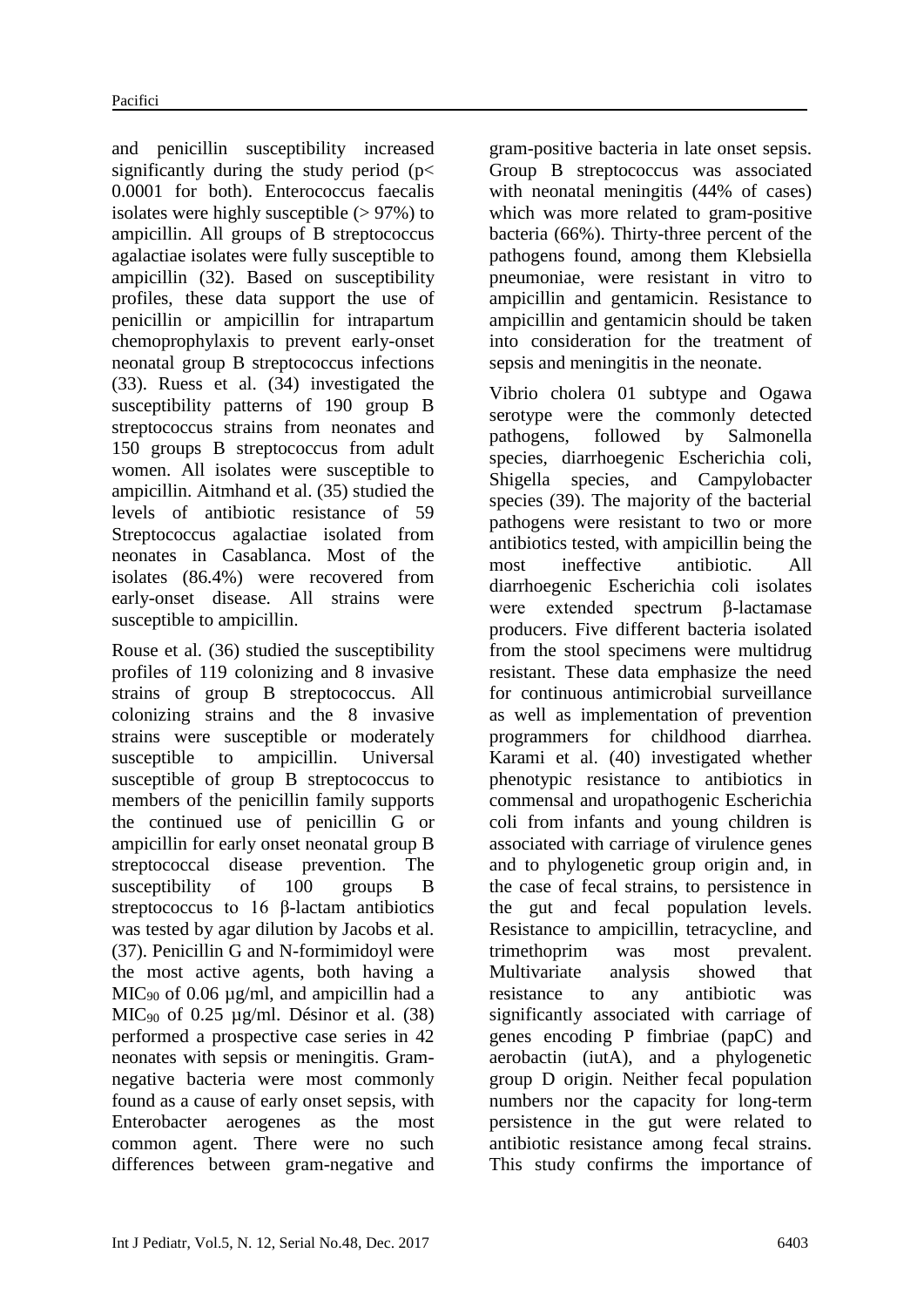phylogenetic group D origin for antibiotic resistance in Escherichia coli and identifies the virulence genes papC and iutA as determinants of antibiotic resistance. The incidence of ampicillin (ABPC)-resistant Escherichia coli infection in very low-birth weight infants has been increasing. The rate of ABPC/sulbactam-resistant Escherichia coli in this population, however, is currently unknown. Saida et al. (41) encountered two cases of severe infection due to resistant Escherichia coli and retrospectively studied the prevalence of ABPC- and ABPC/sulbactam-resistant Escherichia coli from all neonates in intensive care unit neonates between 2000 and 2013. The overall prevalence of ABPC-resistant Escherichia coli was 39%, accounting for 63% of cases between 2007 and 2013, compared with 22% between 2000 and 2006. The prevalence of ABPC/sulbactam-resistance was 17%, which was similar in both periods (16% versus 17%). According to these results, not only ABPC, but also ABPC/sulbactam-resistant Escherichia coli must be considered in the neonatal intensive care unit. Neonatal meningitis is a rare but devastating condition (42).

Multi-drug resistant bacteria represent a substantial global health risk. Serotyping multi-drug resistant bacteria pattern and phylogenetic typing revealed that Escherichia coli isolate is an emergent and highly virulent factor of neonatal meningitis. This isolate was resistant to both ampicillin and gentamicin; antibiotics currently used for empiric neonatal sepsis treatment. The presence of highly-virulent organism multi-drug resistant bacteria is isolated in neonates underscores the need to implement rapid drug resistance diagnostic methods and should prompt consideration of alternate empiric therapy in neonates with gram negative meningitis. Ampicillin-resistant Haemophilus influenzae may cause acute otitis media in infants and young children (43). A

percentage of 68.8 of isolates obtained from this population demonstrated reduced susceptibility to ampicillin, including 60.5% of β-lactamase-non-producing isolates and 8.3% of β-lactamaseproducing isolates. The MIC of ampicillin for β-lactamase-non-producing was  $\geq$  4 µg/ml and isolates had amino acid substitutions related to ampicillin resistance. Alterations of penicillinbinding protein 3 (PBP3) represented the most prevalent mechanism of ampicillin resistance among Haemophilus influenzae isolates causing acute otitis media in Japanese children. Beta-lactamase-nonproducing ampicillin-resistant isolates from children with acute otitis media demonstrated diversity.

Le Doare et al. (44) enrolled 71,326 children of whom 7,056 had positive blood cultures, gram-negative organisms were isolated in 4,710 (66.8%). In neonates, Klebsiella pneumoniae median resistance to ampicillin was 94% in Asia and 100% in Africa, respectively. Large variations in resistance to Salmonella species were identified. Multidrug resistance values for ampicillin were 30% in Asia and 75% in Africa. Epidemiological data to improve the evidence for World Health Organization (WHO) guidance for childhood gram-negative bacteria is needed. The main resistance mechanism again aminopenicillin is conferred by βlactamase production, which can be inhibited by clavulanate or sulbactam (45). Apart from that, β-lactamase negative ampicillin resistance has been reported due to mutations in the penicillin-binding protein 3 (PBP3). In the cerebrospinal fluid, 11.6% of Haemophilus influenzae were resistant to ampicillin. Among these isolates, 79.3% showed β-lactamase producing and 20.7% were β-lactamase negative ampicillin resistant to Haemophilus influenzae. Since ampicillin susceptible strains with elevated MIC values frequently harbored these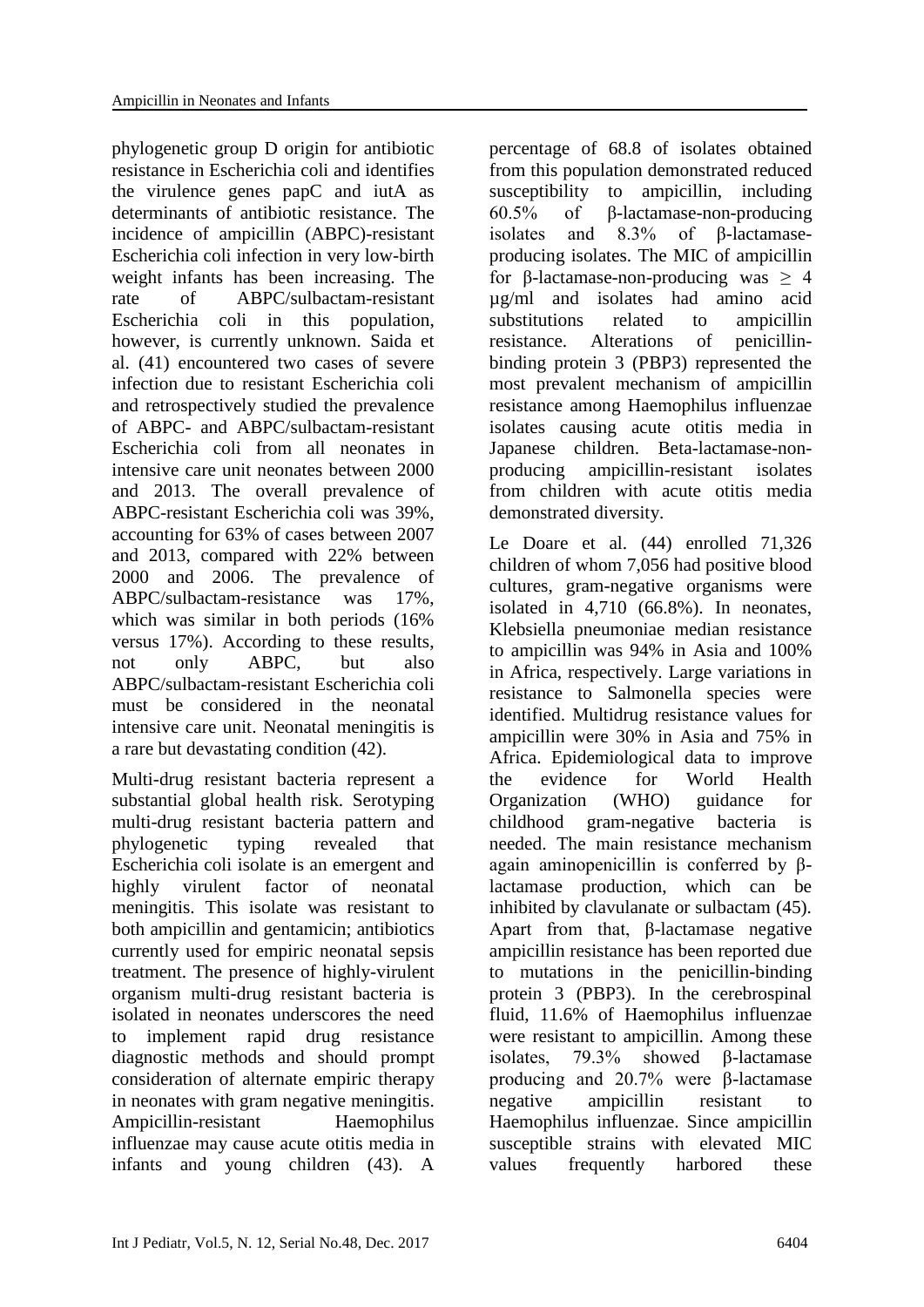mutations, prediction of the resistance phenotype is needed. A 1,000 blood cultures from neonates, aged between 0 and 28 days, were screened (46). A percentage of 8.7 reported as positive and the gram-positive and the gram-negative bacteria of 24.1% and 75.9%, respectively, were observed. Coagulase Negative Staphylococcus Aureus and Staphylococcus Aureus were the most common gram-positive bacteria found. Acinetobacter, Pseudomonas and Klebsiella species were the most gramnegative found. The susceptibility value to ampicillin was 20%. Gram-negative bacteria showed high level of resistance to ampicillin, ceftazidime and cefotaxime.

Mohammadi et al. (47) determined the commonly used antibiotic resistance in 355 blood cultures from neonates. A percentage of 7.6 cultures were resistant to commonly used antibiotics. Maximum resistance among Staphylococcus species was against ampicillin and penicillin. A significant decrease in the group B Streptococcus infections occurred over time. Ecker et al. (48) determined if changes occurred in the causative pathogens or antibiotic susceptibility profiles in early onset neonatal infections since initiation of group B prophylaxis. A significant decrease in the group B Streptococcus infections occurred over time, with no change in the incidence of other pathogens. In regression analysis ampicillin resistance was associated with male gender ( $OR = 3.096$ ). No change in the incidence of other pathogens or the emergence of antibiotic resistance was found. There were 159 episodes of sepsis affecting 158 neonates. Gram negative bacilli caused 117 infections (68%) (49). Klebsiella pneumoniae was the commonest organism, causing 61 infections (38.3%). In early sepsis (0-2 days), non-fermenting gram negative bacilli caused 42.1% of infections; there were no cases of early group B streptococcus sepsis. Late onset

sepsis was mainly caused by gram negative bacilli at both centers. Multi-drug resistance of over 80% of early-onset gram-negative organisms to ampicillin, third generation cephalosporins and gentamicin indicates that these multiresistant organisms are almost certainly circulating widely in the community. The overall mortality from early sepsis was 27.3% (9 of 33) and from late sepsis was 26.2% (33 of 126). Gram-negative bacilli caused all deaths from early sepsis and 87.5% of deaths from late sepsis.

Out of 190 neonates admitted to the neonatal intensive care unit, 60 (31.57%) showed blood culture positive (50). Ninety-five percent cases were due to early onset septicemia. Thirty-one neonates had gram-negative, twenty-seven neonates had gram-positive septicemia and two had candidal infection. Seventy percent grampositive isolates were resistant to penicillin and ninety percent gram-negative were resistant to ampicillin. There is an increasing trend of antibiotic resistance to the commonly used drugs. Ninety-five percent cases of 190 neonates admitted to the neonatal intensive care unit were due to early onset septicemia (51). Seventy percent gram-positive isolates were resistant to penicillin, and 90% of gramnegative neonates were resistant to ampicillin and gentamicin. Continuous surveillance for antibiotic susceptibility should be done to look for resistance pattern. Gram-negative bacteria were isolated at a rate of 70.8%, gram-positive at 22.6%, and Candida species at 6.6% (52). The most commonly isolated microorganisms were, in order of frequency, Klebsiella species, Pseudomonas aeruginosa, and Coagulasenegative staphylococci. During the study, 12 of 28 term neonates (42.9%) and 26 of the 72 preterm neonates (36.1%) died due to nosocomial sepsis, with a mortality rate of 38%. Resistance to ampicillin was 100% in gram-negative bacteria. One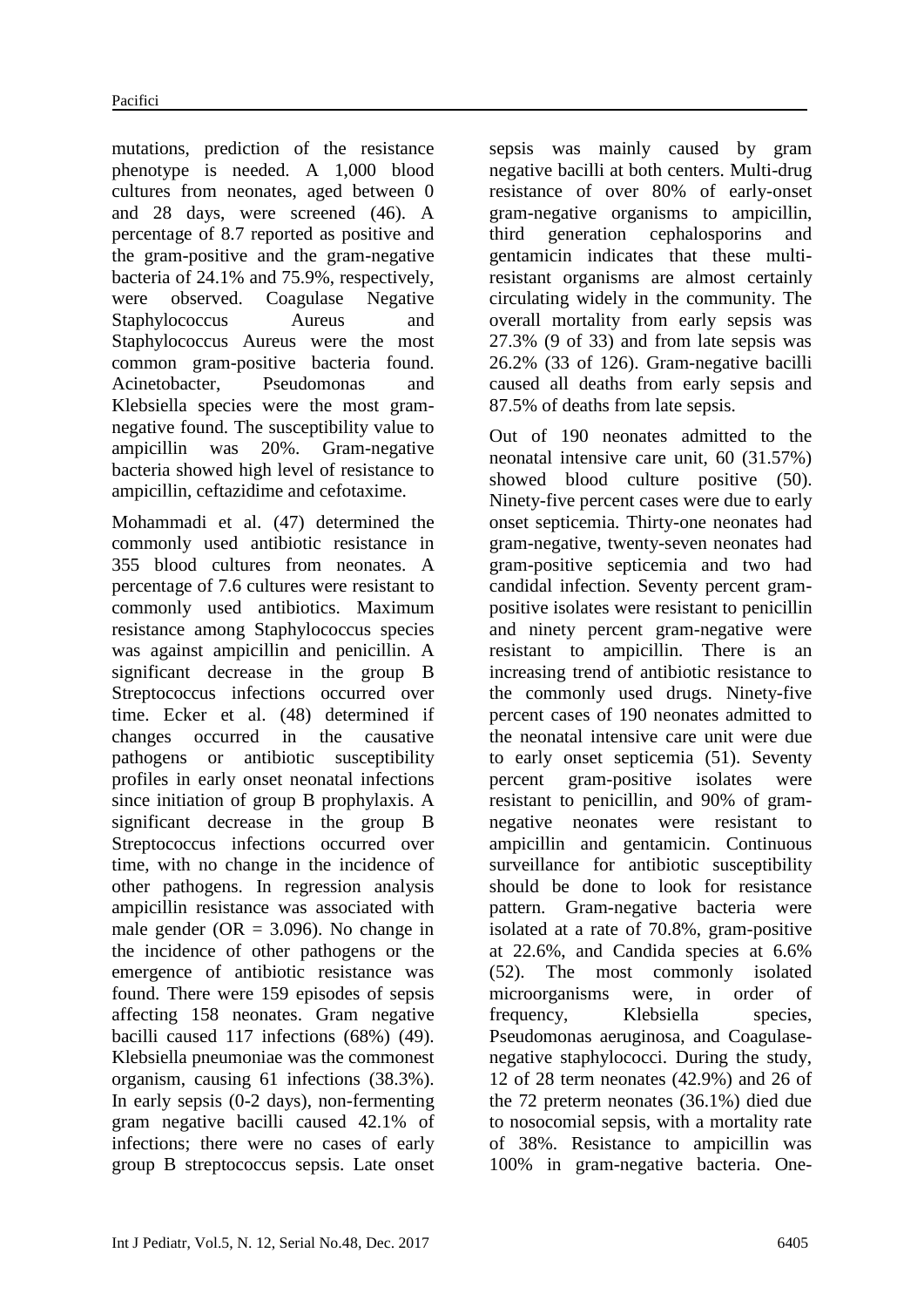hundred-eight neonates were enrolled in the study by Viswanathan et al. (53). Gram-negative bacilli (68%) caused infections. Klebsiella pneumoniae caused 38.3% infections. Multidrug resistance of over 80% of early-onset gram-negative organisms was observed for ampicillin, third generation cephalosporins and gentamicin indicates that these multiresistant organisms are almost certainly circulating widely in the community. Simiyu et al. (54) admitted to the newborn unit 533 infants. A percentage of 13.9 had confirmed sepsis from blood culture. The common organisms isolated were gram-negative (66.6%), while grampositive organisms were 33.4%. Ampicillin had high resistance for both gram-negative and gram-positive isolates. One-hundred-eighteen neonates were enrolled by Duman et al. (55). Three or four stool samples were obtained from each infant, 15 days apart. Bacterial growth in Eosin Methylene Blue agar plus ampicillin was considered to be ampicillinresistant bacteria. Fifty-one were resistant to ampicillin. Haemophilus influenzae strains were isolated from children with meningitis ( $n = 425$ ) and pneumoniae ( $n =$ 30), and an additional 68 Haemophilus influenzae type B meningitis cases were detected by latex agglutination testing (56). Most (91.4%) cases occurred during the first year of life.

Resistance to ampicillin was 32.5%. Resistance to ampicillin was associated with increased sequelae compared with the patients infected by susceptible strains (31% [23/75] versus 11% [21/183]; p <0.001). Mahmood et al. (57) isolated 212 organisms. The bacteria included in the study were Staphylococcus, Klebsiella pneumoniae, Citrobacter diversus, Pseudomonas aeruginosa, and group B streptococcus. The sensitivity testing revealed that 61.54% of Streptococcus aureus isolates were found to be methicillin resistant. The resistance to

ampicillin was 90% in gram-negative rods, whereas the susceptibility to other commonly used antibiotics was higher. Aktas et al. (58) designed a study to determine the antimicrobial resistance and the extended-spectrum beta-lactamase activities of Klebsiella pneumoniae strains isolated from the neonatal intensive care unit of Atatürk University Hospital, Erzurum, Turkey. A percentage of 24 Klebsiella pneumoniae isolates were found to be the most effective antibiotic (100%), and ampicillin had a total resistance. With the increasing incidence of antimicrobial resistance, which poses a clinically significant risk to vulnerable patients, it is important that clinical microbiology laboratories have accurate and timely information concerning the strains of bacteria present to enable them to predict which antibiotics are likely to be effective in treating the infections they may cause. Thirteen neonates with hypoxic-ischemic encephalopathy undergoing controlled hypothermia received 100 mg/kg/dose every 8 hours (59).

The half-life, the clearance and the distribution volume were 18.1+7.1 hours,  $0.43\pm0.11$  ml/min/1.73 m<sup>2</sup>, and  $0.50\pm0.27$ l/kg, respectively. The distribution volume of the central compartment was 0.35+0.46 l/kg, the calculated population estimate for the total distribution volume was 0.52+0.28 l/kg. The ampicillin clearance increased with gestational and postnatal ages and consequently the half-life decreased with the increases of gestational and postnatal ages. Thus, the half-life and the clearance are influenced by neonatal maturation. The median distribution volume of ampicillin was 0.40 l/kg in all neonates and it is influenced neither by gestational age nor by postnatal age. Tremoulet et al. (60) suggested the following simplified dosing regimen for ampicillin in neonates. Fifty mg/kg ampicillin administered every 12 hours to neonates with a gestational age  $\leq$  34 weeks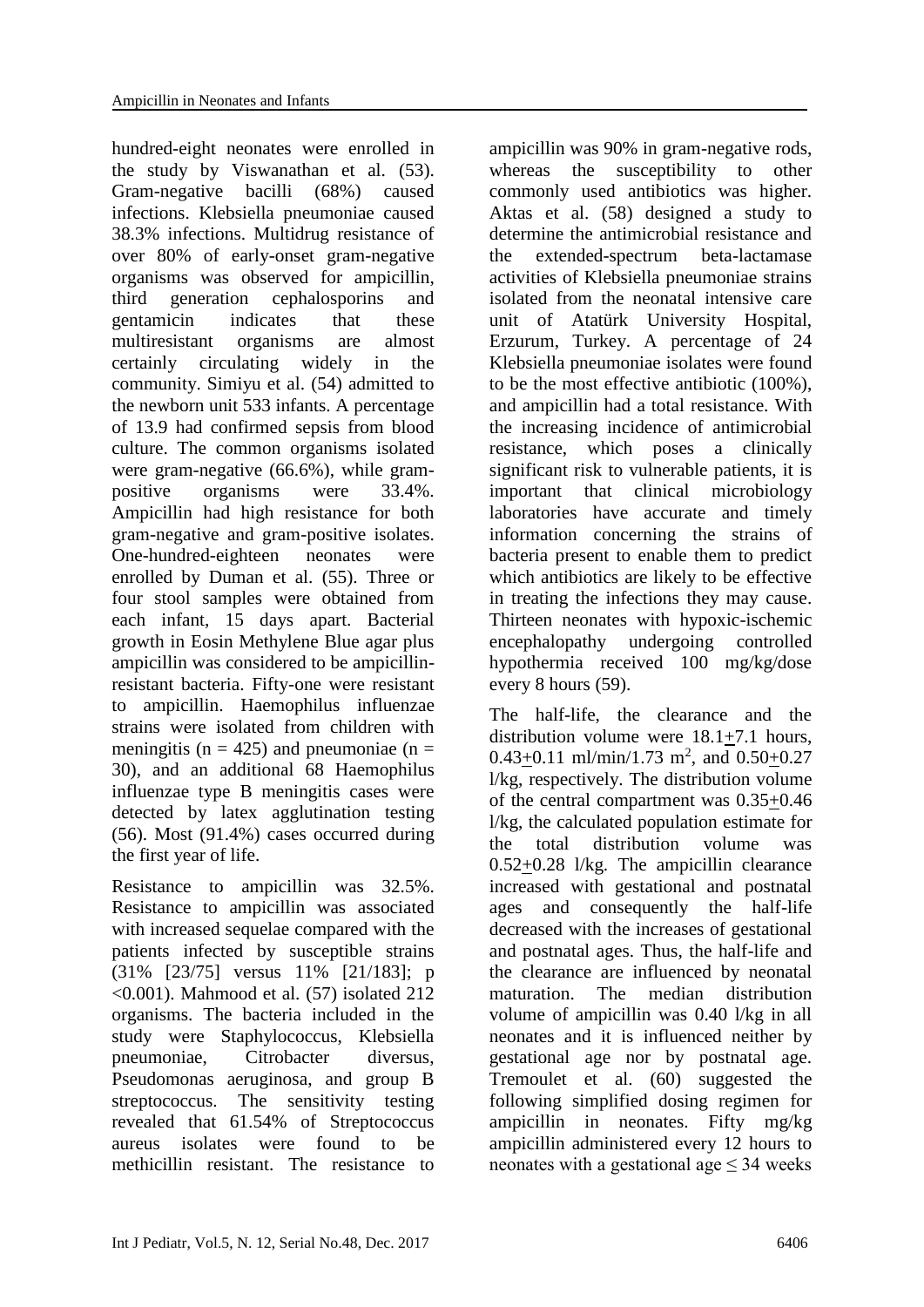and a postnatal age  $\leq$  7 days, 75 mg/kg every 12 hours administered to neonates with a gestational age of  $\leq$  34 weeks and a postnatal age of  $> 8$  to  $\leq$  28 days, and a 50 mg/kg every 8 hours administered to neonates with a gestational age  $> 34$  weeks and a postnatal age  $\leq$  28 days. This ampicillin regimen achieved the efficacy target in 90% of subjects. Yoshioka et al. (61) administered ampicillin to 3 full-term infants. The rates of infusion in the three neonates per min were 210, 192, and 108. The ampicillin serum level rose rapidly, then rose more slowly, and approached a plateau 3 to 6 hours after ampicillin administration. At 6 hours, the level of ampicillin in serum ranged from 23.5 mg/ml to 7.8 mg/ml.

## **5- CONCLUSION**

 In conclusion, ampicillin is a bactericidal antibiotic, it penetrates into the bacterial wall better than penicillin G and is active against gram-negative bacteria that are resistant to penicillin G. Ampicillin is the most widely used antibiotic against the infections caused by Listeria, β-lactamase-negative Haemophilus, enterococci, Shigella, streptococci, Escherichia coli, Klebsiella pneumoniae, Proteus mirabilis, Neisseria gonorrhea, Neisseria meningitis and many coliform organisms. In neonates with a gestational age  $\leq$  34 weeks and a postnatal age  $\leq$  7 days, the half-life, the clearance and the distribution volume of ampicillin are 5.0 hours, 0.055 l/h/kg, and 0.40 l/kg, respectively. The ampicillin half-life decreases and the clearance increases with neonatal maturation whereas the distribution volume is not affected by neonatal maturation. The recommended dose of ampicillin is 50 mg/kg every 12 hours in the first week of life, every 8 hours in neonates 1-3 weeks old, and every 6 hours in neonates 4 or more weeks old. Bacteremia, caused by the group B Streptococcus is treated with 150 to 200 mg/kg/day ampicillin, and meningitis is

treated with 300 to 400 mg/kg/day ampicillin in divided doses. In literature there is not a review on the effects and pharmacokinetics of ampicillin in neonates and infants. Some bacteria are resistant to ampicillin and a combination of gentamicin and a third-generation cephalosporin is recommended.

## **6- CONFLICT OF INTERESTS**

The authors declare no conflicts of financial interest in any product or service mentioned in the manuscript, including grants, equipment, medications, employments, gifts and honoraria.

## **7- ACKNOWLEGMENTS**

The author thanks Dr. Patrizia Ciucci and Dr. Francesco Varricchio, of the Medical Library of the University of Pisa, for retrieving the scientific literature.

## **8- REFERENCES**

1. Melmon and Morrelli's Clinical pharmacology. Melmon KL, Morelli HF, Hoffman BB, Nierenberg DW Eds. Third edition 1992. McGraw-Hill, Inc. New York. P. 707.

2. Neonatal Formulary. Seventh edition. John Wiley and Sons, Limited European Distribution Centre New Era Estate, Oldlands Way Bognor Regis, West Sussex, PO22 9NQ, UK. 2015. Pp. 80-1.

3. Sato Y. Pharmacokinetics of antibiotics in neonates. Acta Paedr Japon. 1977; 39,124-31.

4. Sertel H, Scopes J. Rates of creatinine clearance in babies less than one week of age. Arch Dis Child. 1973;48(9):717-20.

5. Leake RD, Trygstad CW. [Glomerular](https://www.ncbi.nlm.nih.gov/pubmed/904982)  [filtration rate during the period of adaptation](https://www.ncbi.nlm.nih.gov/pubmed/904982)  [to extrauterine life.](https://www.ncbi.nlm.nih.gov/pubmed/904982) Pediatr Res. 1977;11(9 Pt 1):959-62.

6. Strauss J, Adamsons K, James LS. Renal function of normal full-term infants in the first hours of extrauterine life. I. Infants delivered naturally and given a placental transfusion. Am J Obstet Gynecol. 1965;91:286-90.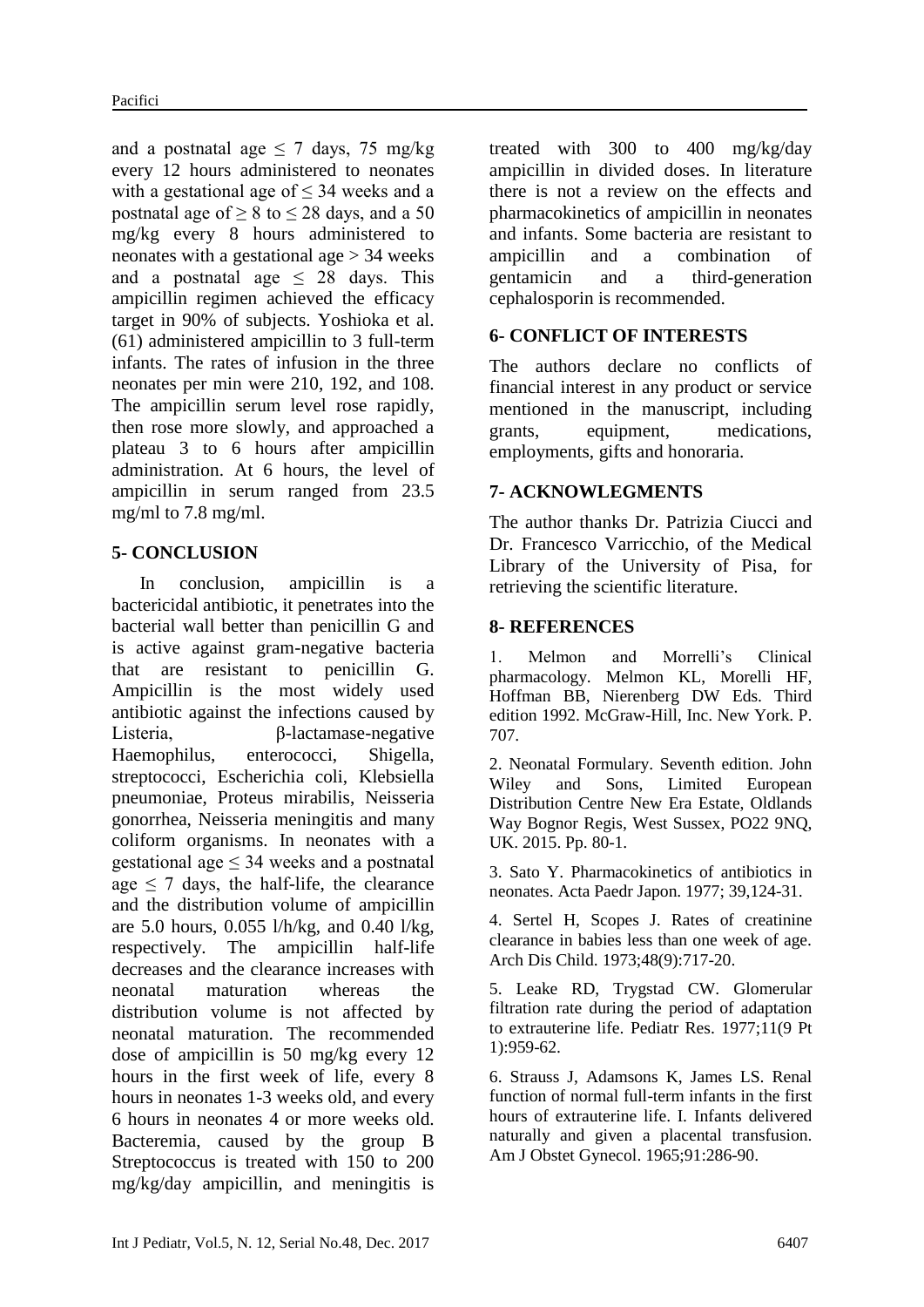7. Petri WA. Penicillins, cephalosporins, and other β-lactam antibiotics. In Goodman and Gilman's The Pharmacological Basis of therapeutics. 12th edition. Laurence Brunton, Bruce Chabner and Bjorn Knollman, Eds. Mc Graw Hill: New York; 2011.p.1487.

8. Young TE, Mangum B. NEOFAX twentythird edition. Antimicrobials. Montvale NJ 07645, 2010. Pp. 14-15.

9. Starr SE. [Antimicrobial therapy of bacterial](https://www.ncbi.nlm.nih.gov/pubmed/3889254)  [sepsis in the newborn infant.](https://www.ncbi.nlm.nih.gov/pubmed/3889254) J Pediatr. 1985;106(6):1043-48.

10. Hornik CP, Benjamin DK Jr, Smith PB, Pencina MJ, Tremoulet AH, Capparelli EV, et al. Best Pharmaceuticals for Children Act— Pediatric Trials Network. [Electronic Health](https://www.ncbi.nlm.nih.gov/pubmed/27522443)  [Records and Pharmacokinetic Modeling to](https://www.ncbi.nlm.nih.gov/pubmed/27522443)  [Assess the Relationship between Ampicillin](https://www.ncbi.nlm.nih.gov/pubmed/27522443)  [Exposure and Seizure Risk in Neonates.](https://www.ncbi.nlm.nih.gov/pubmed/27522443) J Pediatr. 2016;178:125-29.

11. Sheffield MJ, Lambert DK, Baer VL, Henry E, Butler A, Snow GL, Christensen RD. [Effect of ampicillin on bleeding time in very](https://www.ncbi.nlm.nih.gov/pubmed/21372796)  [low birth-weight neonates during the first](https://www.ncbi.nlm.nih.gov/pubmed/21372796)  [week after birth.](https://www.ncbi.nlm.nih.gov/pubmed/21372796) J Perinatol. 2011;31(7):477- 80.

12. Clark RH, Bloom BT, Spitzer AR, Gerstmann DR. [Empiric use of ampicillin and](https://www.ncbi.nlm.nih.gov/pubmed/16396862)  [cefotaxime, compared with ampicillin and](https://www.ncbi.nlm.nih.gov/pubmed/16396862)  [gentamicin, for neonates at risk for sepsis is](https://www.ncbi.nlm.nih.gov/pubmed/16396862)  [associated with an increased risk of neonatal](https://www.ncbi.nlm.nih.gov/pubmed/16396862)  [death.](https://www.ncbi.nlm.nih.gov/pubmed/16396862) Pediatrics. 2006;117(1):67-74.

13. Terrone DA, Rinehart BK, Einstein MH, Britt LB, Martin JN Jr, Perry KG. [Neonatal](https://www.ncbi.nlm.nih.gov/pubmed/10368469)  [sepsis and death caused by resistant](https://www.ncbi.nlm.nih.gov/pubmed/10368469)  [Escherichia coli: possible consequences of](https://www.ncbi.nlm.nih.gov/pubmed/10368469)  [extended maternal ampicillin administration.](https://www.ncbi.nlm.nih.gov/pubmed/10368469) Am J Obstet Gynecol. 1999;180(6 Pt 1):1345- 48.

14. Daly JS, Dodge RA, Glew RH, Keroack MA, Bednarek FJ, Whalen M. [Effect of time](https://www.ncbi.nlm.nih.gov/pubmed/9069064)  [and temperature on inactivation of](https://www.ncbi.nlm.nih.gov/pubmed/9069064)  [aminoglycosides by ampicillin at neonatal](https://www.ncbi.nlm.nih.gov/pubmed/9069064)  [dosages.](https://www.ncbi.nlm.nih.gov/pubmed/9069064) J Perinatol. 1997;17(1):42-5.

15. Kalenić S, Francetić I, Polak J, Zele-Starcević L, Bencić Z. [Impact of ampicillin](https://www.ncbi.nlm.nih.gov/pubmed/8095946)  [and cefuroxime on bacterial colonization and](https://www.ncbi.nlm.nih.gov/pubmed/8095946)  [infection in patients on a neonatal intensive](https://www.ncbi.nlm.nih.gov/pubmed/8095946)  [care unit.](https://www.ncbi.nlm.nih.gov/pubmed/8095946) J Hosp Infect. 1993;23(1):35-41.

16. [Tessin I,](https://www.ncbi.nlm.nih.gov/pubmed/?term=Tessin%20I%5BAuthor%5D&cauthor=true&cauthor_uid=1755296) [Trollfors B,](https://www.ncbi.nlm.nih.gov/pubmed/?term=Trollfors%20B%5BAuthor%5D&cauthor=true&cauthor_uid=1755296) [Thiringer K,](https://www.ncbi.nlm.nih.gov/pubmed/?term=Thiringer%20K%5BAuthor%5D&cauthor=true&cauthor_uid=1755296) [Larsson](https://www.ncbi.nlm.nih.gov/pubmed/?term=Larsson%20P%5BAuthor%5D&cauthor=true&cauthor_uid=1755296)  [P.](https://www.ncbi.nlm.nih.gov/pubmed/?term=Larsson%20P%5BAuthor%5D&cauthor=true&cauthor_uid=1755296) Ampicillin-aminoglycoside combinations as initial treatment for neonatal septicaemia or meningitis. A retrospective evaluation of 12 years' experience. [Acta Paediatr Scand.](https://www.ncbi.nlm.nih.gov/pubmed/?term=Tessin+i+1991) 1991; 80(10):911-6.

17. [Umaña MA,](https://www.ncbi.nlm.nih.gov/pubmed/?term=Uma%C3%B1a%20MA%5BAuthor%5D&cauthor=true&cauthor_uid=2186351) [Odio CM,](https://www.ncbi.nlm.nih.gov/pubmed/?term=Odio%20CM%5BAuthor%5D&cauthor=true&cauthor_uid=2186351) [Castro E,](https://www.ncbi.nlm.nih.gov/pubmed/?term=Castro%20E%5BAuthor%5D&cauthor=true&cauthor_uid=2186351) [Salas JL,](https://www.ncbi.nlm.nih.gov/pubmed/?term=Salas%20JL%5BAuthor%5D&cauthor=true&cauthor_uid=2186351) [McCracken GH Jr.](https://www.ncbi.nlm.nih.gov/pubmed/?term=McCracken%20GH%20Jr%5BAuthor%5D&cauthor=true&cauthor_uid=2186351) Evaluation of aztreonam and ampicillin vs. amikacin and ampicillin for treatment of neonatal bacterial infections. [Pediatr Infect Dis J.](https://www.ncbi.nlm.nih.gov/pubmed/?term=Umana+ma+1990) 1990; 9(3):175-80.

18. Jacobs RF, Wells TG, Steele RW, Yamauchi T. [A prospective randomized](https://www.ncbi.nlm.nih.gov/pubmed/3847486)  [comparison of cefotaxime vs ampicillin and](https://www.ncbi.nlm.nih.gov/pubmed/3847486)  [chloramphenicol for bacterial meningitis in](https://www.ncbi.nlm.nih.gov/pubmed/3847486)  [children.](https://www.ncbi.nlm.nih.gov/pubmed/3847486) J Pediatr. 1985;107(1):129-33.

19. Kaplan SL, Mason EO Jr. [In vitro synergy](https://www.ncbi.nlm.nih.gov/pubmed/7346749)  [of ampicillin and chloramphenicol against](https://www.ncbi.nlm.nih.gov/pubmed/7346749)  [gram-negative bacteria.](https://www.ncbi.nlm.nih.gov/pubmed/7346749) Pediatr Pharmacol (New York). 1981;1(4):305-11.

20. [Ouchenir L,](https://www.ncbi.nlm.nih.gov/pubmed/?term=Ouchenir%20L%5BAuthor%5D&cauthor=true&cauthor_uid=28600447) [Renaud C,](https://www.ncbi.nlm.nih.gov/pubmed/?term=Renaud%20C%5BAuthor%5D&cauthor=true&cauthor_uid=28600447) [Khan S,](https://www.ncbi.nlm.nih.gov/pubmed/?term=Khan%20S%5BAuthor%5D&cauthor=true&cauthor_uid=28600447) [Bitnun A,](https://www.ncbi.nlm.nih.gov/pubmed/?term=Bitnun%20A%5BAuthor%5D&cauthor=true&cauthor_uid=28600447) [Boisvert AA,](https://www.ncbi.nlm.nih.gov/pubmed/?term=Boisvert%20AA%5BAuthor%5D&cauthor=true&cauthor_uid=28600447) [McDonald J,](https://www.ncbi.nlm.nih.gov/pubmed/?term=McDonald%20J%5BAuthor%5D&cauthor=true&cauthor_uid=28600447) et al. The Epidemiology, Management, and Outcomes of Bacterial Meningitis in Infants. [Pediatrics.](https://www.ncbi.nlm.nih.gov/pubmed/?term=oucheir+l+2017) 2017; 140(1). Pii.

21. Berardi A, Lugli L, Rossi C, China MC, Vellani G, Contiero R, et al. Infezioni da Streptococco B Della Regione Emilia Romagna. [Neonatal bacterial meningitis.](https://www.ncbi.nlm.nih.gov/pubmed/21089719) Minerva Pediatr. 2010;62(3 Suppl 1):51-4.

22. [Levent F,](https://www.ncbi.nlm.nih.gov/pubmed/?term=Levent%20F%5BAuthor%5D&cauthor=true&cauthor_uid=20555292) [Baker CJ,](https://www.ncbi.nlm.nih.gov/pubmed/?term=Baker%20CJ%5BAuthor%5D&cauthor=true&cauthor_uid=20555292) [Rench MA,](https://www.ncbi.nlm.nih.gov/pubmed/?term=Rench%20MA%5BAuthor%5D&cauthor=true&cauthor_uid=20555292) [Edwards](https://www.ncbi.nlm.nih.gov/pubmed/?term=Edwards%20MS%5BAuthor%5D&cauthor=true&cauthor_uid=20555292)  [MS.](https://www.ncbi.nlm.nih.gov/pubmed/?term=Edwards%20MS%5BAuthor%5D&cauthor=true&cauthor_uid=20555292) Early outcomes of group B streptococcal meningitis in the 21st century. [Pediatr Infect](https://www.ncbi.nlm.nih.gov/pubmed/?term=Levent+f+2010)  [Dis J.](https://www.ncbi.nlm.nih.gov/pubmed/?term=Levent+f+2010) 2010; 29(11):1009-12.

23. Talbert AW, Mwaniki M, Mwarumba S, Newton CR, Berkley JA. [Invasive bacterial](https://www.ncbi.nlm.nih.gov/pubmed/20418799)  [infections in neonates and young infants born](https://www.ncbi.nlm.nih.gov/pubmed/20418799)  [outside hospital admitted to a rural hospital in](https://www.ncbi.nlm.nih.gov/pubmed/20418799)  [Kenya.](https://www.ncbi.nlm.nih.gov/pubmed/20418799) Pediatr Infect Dis J. 2010; 29(10):945- 9.

24. [Dutta AK,](https://www.ncbi.nlm.nih.gov/pubmed/?term=Dutta%20AK%5BAuthor%5D&cauthor=true&cauthor_uid=11980457) [Bhatnagar SK.](https://www.ncbi.nlm.nih.gov/pubmed/?term=Bhatnagar%20SK%5BAuthor%5D&cauthor=true&cauthor_uid=11980457) Rational antibiotics therapy in bacterial meningitis. [Indian J Pediatr.](https://www.ncbi.nlm.nih.gov/pubmed/?term=Dutta+ak%2C+Bhatnagar+sk+2001) 2001; 68 Suppl 3:S32-9.

25. Kimberlin DW. [Meningitis in the](https://www.ncbi.nlm.nih.gov/pubmed/11931731) Neonate. Curr Treat Options Neurol. 2002 May; 4(3):239-48.

26. [Chang Chien HY,](https://www.ncbi.nlm.nih.gov/pubmed/?term=Chang%20Chien%20HY%5BAuthor%5D&cauthor=true&cauthor_uid=10917879) [Chiu NC,](https://www.ncbi.nlm.nih.gov/pubmed/?term=Chiu%20NC%5BAuthor%5D&cauthor=true&cauthor_uid=10917879) [Li WC,](https://www.ncbi.nlm.nih.gov/pubmed/?term=Li%20WC%5BAuthor%5D&cauthor=true&cauthor_uid=10917879) [Huang FY.](https://www.ncbi.nlm.nih.gov/pubmed/?term=Huang%20FY%5BAuthor%5D&cauthor=true&cauthor_uid=10917879) Characteristics of neonatal bacterial meningitis in a teaching hospital in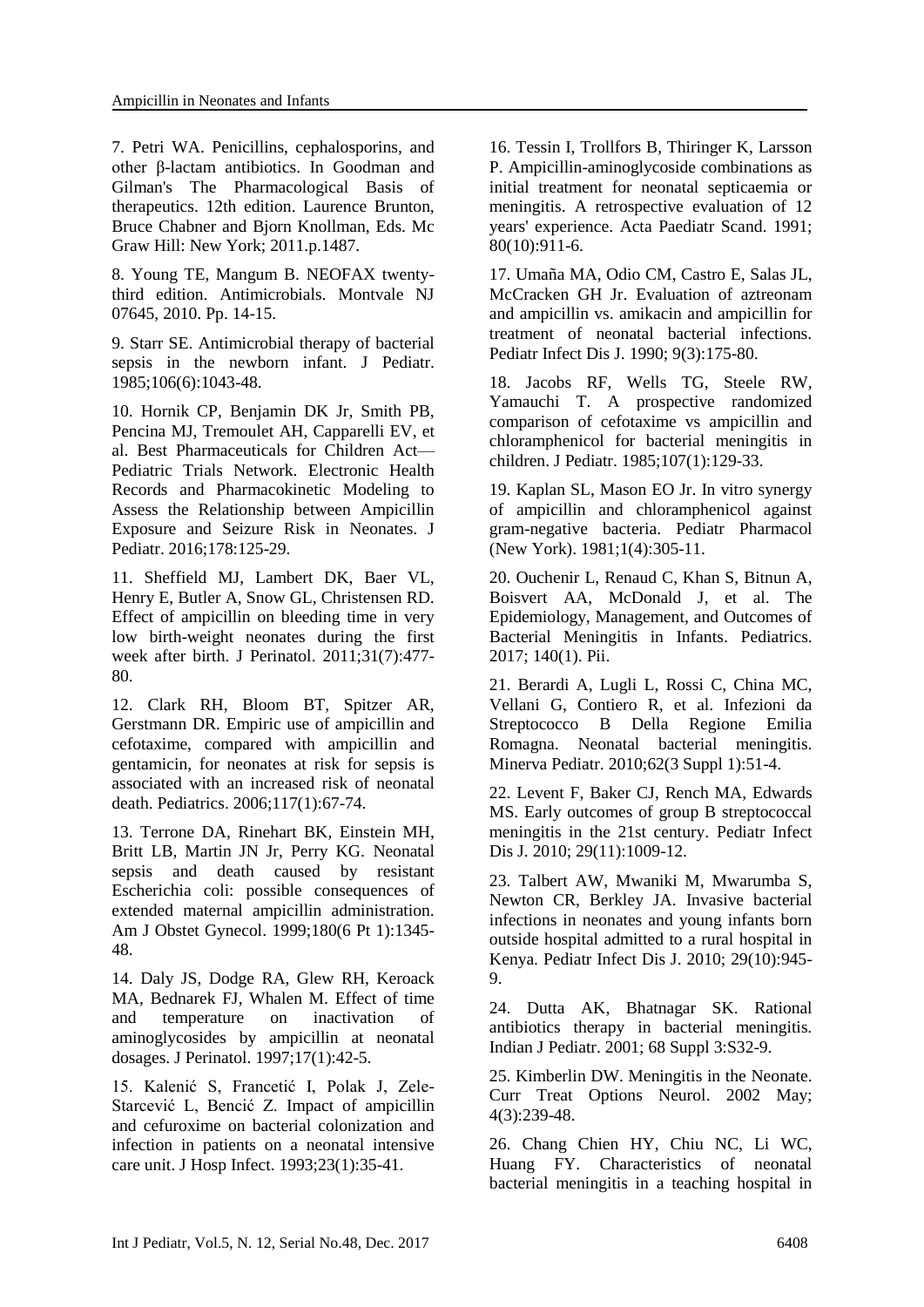Taiwan from 1984-1997. [J Microbiol Immunol](https://www.ncbi.nlm.nih.gov/pubmed/?term=chang+chien+hy+2000)  [Infect.](https://www.ncbi.nlm.nih.gov/pubmed/?term=chang+chien+hy+2000) 2000; 33(2):100-4.

27. Daoud AS, al-Sheyyab M, Abu-Ekteish F, Obeidat A, Ali AA, el-Shanti H. [Neonatal](https://www.ncbi.nlm.nih.gov/pubmed/8936956)  [meningitis in northern Jordan.](https://www.ncbi.nlm.nih.gov/pubmed/8936956) J Trop Pediatr. 1996; 42(5):267-70.

28. [Klass PE,](https://www.ncbi.nlm.nih.gov/pubmed/?term=Klass%20PE%5BAuthor%5D&cauthor=true&cauthor_uid=1448307) [Klein JO.](https://www.ncbi.nlm.nih.gov/pubmed/?term=Klein%20JO%5BAuthor%5D&cauthor=true&cauthor_uid=1448307) Therapy of bacterial sepsis, meningitis and otitis media in infants and children: 1992 poll of directors of programs in pediatric infectious diseases. [Pediatr Infect Dis J.](https://www.ncbi.nlm.nih.gov/pubmed/?term=Klass+pe%2C+Klein+jo+1992) 1992; 11(9):702-5.

29. [Paisley JW,](https://www.ncbi.nlm.nih.gov/pubmed/?term=Paisley%20JW%5BAuthor%5D&cauthor=true&cauthor_uid=383854) [Washington JA 2nd.](https://www.ncbi.nlm.nih.gov/pubmed/?term=Washington%20JA%202nd%5BAuthor%5D&cauthor=true&cauthor_uid=383854) Susceptibility of Escherichia coli K1 to four combinations of antimicrobial agents potentially useful for treatment of neonatal meningitis. [J Infect Dis.](https://www.ncbi.nlm.nih.gov/pubmed/?term=Paisley+jw%2C+ja+Washington+1979) 1979; 140(2):183-91.

30. Sakata H. [Susceptibility and emm type of](https://www.ncbi.nlm.nih.gov/pubmed/23703641)  [Streptococcus pyogenes isolated from children](https://www.ncbi.nlm.nih.gov/pubmed/23703641)  [with severe infection.](https://www.ncbi.nlm.nih.gov/pubmed/23703641) J Infect Chemother. 2013;19(6):1042-6.

31. [Brandon M,](https://www.ncbi.nlm.nih.gov/pubmed/?term=Brandon%20M%5BAuthor%5D&cauthor=true&cauthor_uid=23678070) [Dowzicky MJ.](https://www.ncbi.nlm.nih.gov/pubmed/?term=Dowzicky%20MJ%5BAuthor%5D&cauthor=true&cauthor_uid=23678070) Antimicrobial susceptibility among Gram-positive organisms collected from pediatric patients globally between 2004 and 2011: results from the Tigecycline Evaluation and Surveillance Trial. [J Clin Microbiol.](https://www.ncbi.nlm.nih.gov/pubmed/?term=Brandon+m%2C+Dowzicky+mj+2013) 2013; 51(7):2371-8.

32. Al-Sweih N, Jamal M, Kurdia M, Abduljabar R, Rotimi V. [Antibiotic](https://www.ncbi.nlm.nih.gov/pubmed/15961937)  [susceptibility profile of group B streptococcus](https://www.ncbi.nlm.nih.gov/pubmed/15961937)  [\(Streptococcus agalactiae\) at the Maternity](https://www.ncbi.nlm.nih.gov/pubmed/15961937)  [Hospital, Kuwait.](https://www.ncbi.nlm.nih.gov/pubmed/15961937) Med Princ Pract. 2005;14(4):260-3.

33. Apgar BS, Greenberg G, Yen G. [Prevention of group B streptococcal disease in](https://www.ncbi.nlm.nih.gov/pubmed/15768620)  [the newborn.](https://www.ncbi.nlm.nih.gov/pubmed/15768620) Am Fam Physician. 2005;71(5):903-10.

34. Ruess M, Müller U, Sander A, Berner R. [Antimicrobial susceptibility patterns of](https://www.ncbi.nlm.nih.gov/pubmed/11200371)  [Streptococcus agalactiae in a German](https://www.ncbi.nlm.nih.gov/pubmed/11200371)  [university hospital.](https://www.ncbi.nlm.nih.gov/pubmed/11200371) Scand J Infect Dis. 2000;32(6):623-6.

35. Aitmhand R, Moustaoui N, Belabbes H, Elmdaghri N, Benbachir M. [Serotypes and](https://www.ncbi.nlm.nih.gov/pubmed/10879617)  [antimicrobial susceptibility of group B](https://www.ncbi.nlm.nih.gov/pubmed/10879617)  [streptococcus isolated from neonates in](https://www.ncbi.nlm.nih.gov/pubmed/10879617)  [Casablanca.](https://www.ncbi.nlm.nih.gov/pubmed/10879617) Scand J Infect Dis. 2000;32(3):339-40.

36. Rouse DJ, Andrews WW, Lin FY, Mott CW, Ware JC, Philips JB 3rd. [Antibiotic](https://www.ncbi.nlm.nih.gov/pubmed/9840552)  [susceptibility profile of group B streptococcus](https://www.ncbi.nlm.nih.gov/pubmed/9840552)  [acquired vertically.](https://www.ncbi.nlm.nih.gov/pubmed/9840552) Obstet Gynecol. 1998;92(6):931-4.

37. Jacobs MR, Kelly F, Speck WT. [Susceptibility of group B streptococci to 16](https://www.ncbi.nlm.nih.gov/pubmed/6758692)  [beta-lactam antibiotics, including new](https://www.ncbi.nlm.nih.gov/pubmed/6758692)  [penicillin and cephalosporin derivatives.](https://www.ncbi.nlm.nih.gov/pubmed/6758692) Antimicrob Agents Chemother. 1982;22(5):897-900.

38. Désinor OY, Silva JL, Ménos MJ. [Neonatal sepsis and meningitis in Haiti.](https://www.ncbi.nlm.nih.gov/pubmed/14984170) J Trop Pediatr. 2004;50(1):48-50.

39. [Chiyangi H,](https://www.ncbi.nlm.nih.gov/pubmed/?term=Chiyangi%20H%5BAuthor%5D&cauthor=true&cauthor_uid=28152988) [Muma JB,](https://www.ncbi.nlm.nih.gov/pubmed/?term=Muma%20JB%5BAuthor%5D&cauthor=true&cauthor_uid=28152988) [Malama S,](https://www.ncbi.nlm.nih.gov/pubmed/?term=Malama%20S%5BAuthor%5D&cauthor=true&cauthor_uid=28152988) [Manyahi J,](https://www.ncbi.nlm.nih.gov/pubmed/?term=Manyahi%20J%5BAuthor%5D&cauthor=true&cauthor_uid=28152988) [Abade A,](https://www.ncbi.nlm.nih.gov/pubmed/?term=Abade%20A%5BAuthor%5D&cauthor=true&cauthor_uid=28152988) [Kwenda G,](https://www.ncbi.nlm.nih.gov/pubmed/?term=Kwenda%20G%5BAuthor%5D&cauthor=true&cauthor_uid=28152988) et al. Identification and antimicrobial resistance patterns of bacterial enteropathogens from children aged 0-59 months at the University Teaching Hospital, Lusaka, Zambia: a prospective cross sectional study. [BMC Infect](https://www.ncbi.nlm.nih.gov/pubmed/?term=Chiyangi+h+2017)  [Dis.](https://www.ncbi.nlm.nih.gov/pubmed/?term=Chiyangi+h+2017) 2017; 17(1):117.

40. Karami N, Wold AE, Adlerberth I. [Antibiotic resistance is linked to carriage of](https://www.ncbi.nlm.nih.gov/pubmed/27924435)  [papC and iutA virulence genes and](https://www.ncbi.nlm.nih.gov/pubmed/27924435)  [phylogenetic group D background in](https://www.ncbi.nlm.nih.gov/pubmed/27924435)  [commensal and uropathogenic Escherichia coli](https://www.ncbi.nlm.nih.gov/pubmed/27924435)  [from infants and young children.](https://www.ncbi.nlm.nih.gov/pubmed/27924435) Eur J Clin Microbiol Infect Dis. 2017;36(4):721-29.

41. Saida K, Ito Y, Shima Y, Kasuga E, Kusakari M, Miyosawa Y, Baba A. Ampicillin- [and ampicillin/sulbactam-resistant](https://www.ncbi.nlm.nih.gov/pubmed/27322865)  [Escherichia coli infection in a neonatal](https://www.ncbi.nlm.nih.gov/pubmed/27322865)  [intensive care unit in Japan.](https://www.ncbi.nlm.nih.gov/pubmed/27322865) Pediatr Int. 2016;58(6):537-9.

42. [Iqbal J,](https://www.ncbi.nlm.nih.gov/pubmed/?term=Iqbal%20J%5BAuthor%5D&cauthor=true&cauthor_uid=27030919) [Dufendach KR,](https://www.ncbi.nlm.nih.gov/pubmed/?term=Dufendach%20KR%5BAuthor%5D&cauthor=true&cauthor_uid=27030919) [Wellons JC,](https://www.ncbi.nlm.nih.gov/pubmed/?term=Wellons%20JC%5BAuthor%5D&cauthor=true&cauthor_uid=27030919) [Kuba](https://www.ncbi.nlm.nih.gov/pubmed/?term=Kuba%20MG%5BAuthor%5D&cauthor=true&cauthor_uid=27030919)  [MG,](https://www.ncbi.nlm.nih.gov/pubmed/?term=Kuba%20MG%5BAuthor%5D&cauthor=true&cauthor_uid=27030919) [Nickols HH,](https://www.ncbi.nlm.nih.gov/pubmed/?term=Nickols%20HH%5BAuthor%5D&cauthor=true&cauthor_uid=27030919) [Gómez-Duarte OG,](https://www.ncbi.nlm.nih.gov/pubmed/?term=G%C3%B3mez-Duarte%20OG%5BAuthor%5D&cauthor=true&cauthor_uid=27030919) [et](https://www.ncbi.nlm.nih.gov/pubmed/?term=Wynn%20JL%5BAuthor%5D&cauthor=true&cauthor_uid=27030919) al. Lethal neonatal meningoencephalitis caused by multi-drug resistant, highly virulent Escherichia coli. [Infect Dis \(Lond\).](https://www.ncbi.nlm.nih.gov/pubmed/?term=Iqbal+j%2C+dufendach+kr+2016) 2016; 48(6):461-6.

43. Kakuta R, Yano H, Hidaka H, Kanamori H, Endo S, Ichimura S, et al. [Molecular](https://www.ncbi.nlm.nih.gov/pubmed/26808724)  [Epidemiology of Ampicillin-resistant](https://www.ncbi.nlm.nih.gov/pubmed/26808724)  [Haemophilus influenzae Causing Acute Otitis](https://www.ncbi.nlm.nih.gov/pubmed/26808724)  [Media in Japanese Infants and Young](https://www.ncbi.nlm.nih.gov/pubmed/26808724)  [Children.](https://www.ncbi.nlm.nih.gov/pubmed/26808724) Pediatr Infect Dis J. 2016;35(5):501- 6.

44. Le Doare K, Bielicki J, Heath PT, Sharland M. [Systematic Review of Antibiotic](https://www.ncbi.nlm.nih.gov/pubmed/26407352)  [Resistance Rates Among Gram-Negative](https://www.ncbi.nlm.nih.gov/pubmed/26407352)  [Bacteria in Children With Sepsis in Resource-](https://www.ncbi.nlm.nih.gov/pubmed/26407352)